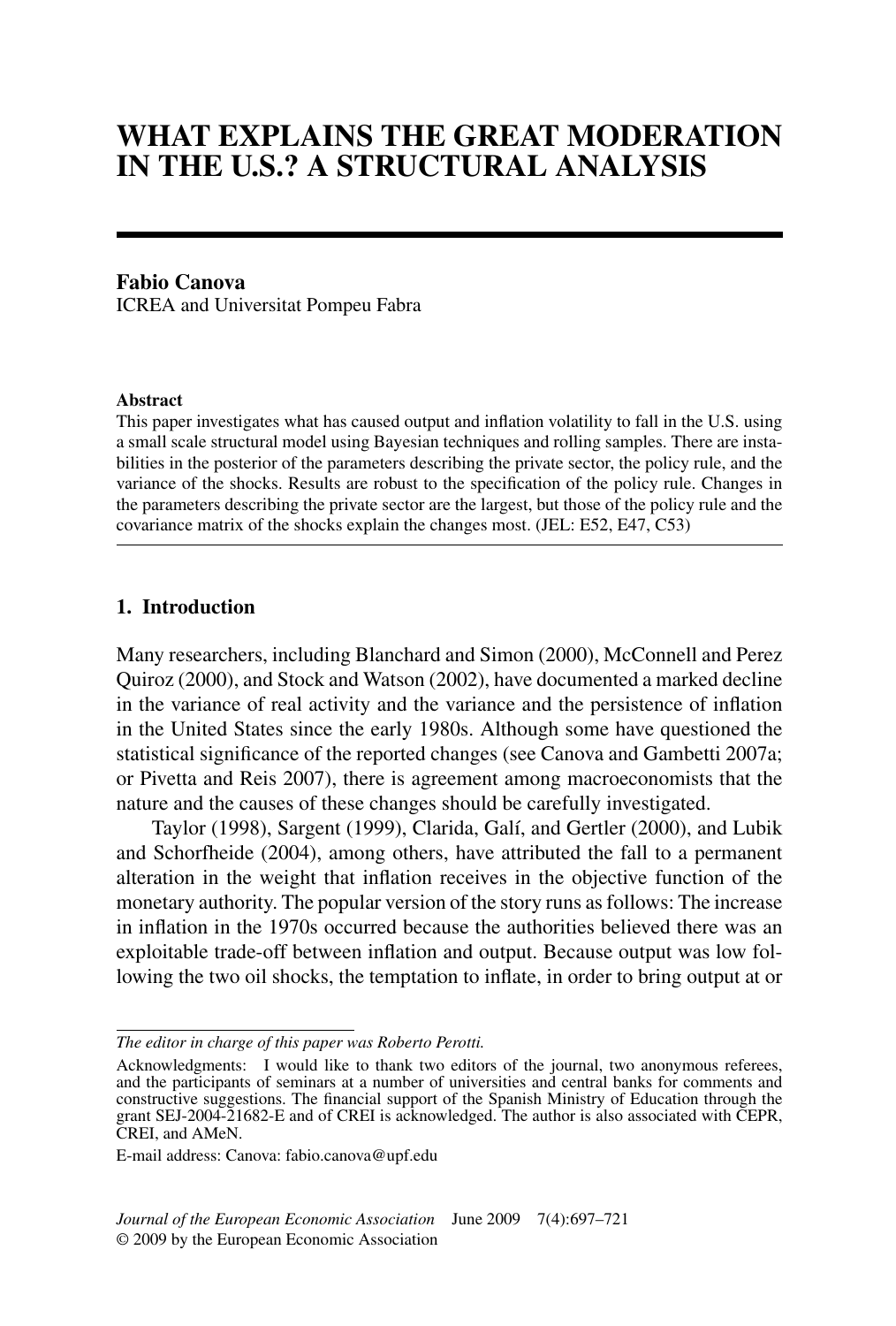above its potential level, was strong. Between keeping inflation low (and output low) or inflation high (and output high), the monetary authorities systematically chose the latter option. Hence, inflation in the long run turned out to be higher while output simply settled to its potential level. Since the 1980s, however, the perception of the output–inflation trade-off has changed—the Fed learned that it was not exploitable and concentrated instead on the objective of fighting inflation. A low-inflation regime ensued, and the predictability of monetary policy contributed to make the macroeconomic environment less volatile and the swings in inflation and output more unpredictable.

Although prevalent, this view is not fully shared within the profession. Some researchers claim that monetary policy has not displayed any permanent switch; that the same policy rule characterizes most of the post-WWII experience; that monetary policy has little influence on output; and that good luck is responsible for the changes (see, e.g., Bernanke and Mihov 1998; Leeper and Zha 2003; Hanson 2006; Sims and Zha 2006). Others have suggested "real" reasons to explain the volatility fall (see, e.g., Ireland 1999; McConnell and Perez Quiroz 2000; Gordon 2005; or Campbell and Hercowitz 2006).

Some progress has been made in the investigation of these issues using empirical models where coefficients are allowed to vary over time. Cogley and Sargent (2001, 2005), who used a reduced-form time-varying coefficient VAR, find evidence that supports the causation story running from monetary policy changes to changes in the rest of the economy. Primiceri (2005), Sims and Zha (2006), and Canova and Gambetti (2007a), who estimate structural time-varying coefficients VARs, find little posterior support for this hypothesis. Because structural VARs only use a minimal amount of the restrictions implied by the current generation of DSGE models, one may wonder how truly structural the estimated relationships are. For example, Ireland (2001), Lubik and Schorfheide (2004), and Boivin and Giannoni (2006), who explicitly condition their analyses on a smallscale dynamic stochastic general equilibrium (DSGE) model, do find evidence of policy instability.

This paper provides new evidence on the causes of output and inflation volatility changes recursively estimating a small-scale DSGE model with Bayesian techniques. Recursive estimation provides a shortcut to more complicated analyses that allow for varying taste, technology, and policy parameters into a structural model, but requires estimation of second-order approximations to the solution and much more time-consuming posterior simulators (see Fernandez Villaverde and Rubio Ramirez 2007). Also, compared with analyses where subsamples are arbitrarily chosen, a recursive approach allows us to obtain more solid evidence on the nature of the time variations. Because the volatility of output (inflation) displays a U-shaped (inverted U-shaped) pattern, conclusions may crucially depend on the selected break point. Bayesian methods have inferential and computational advantages over traditional maximum likelihood techniques when dealing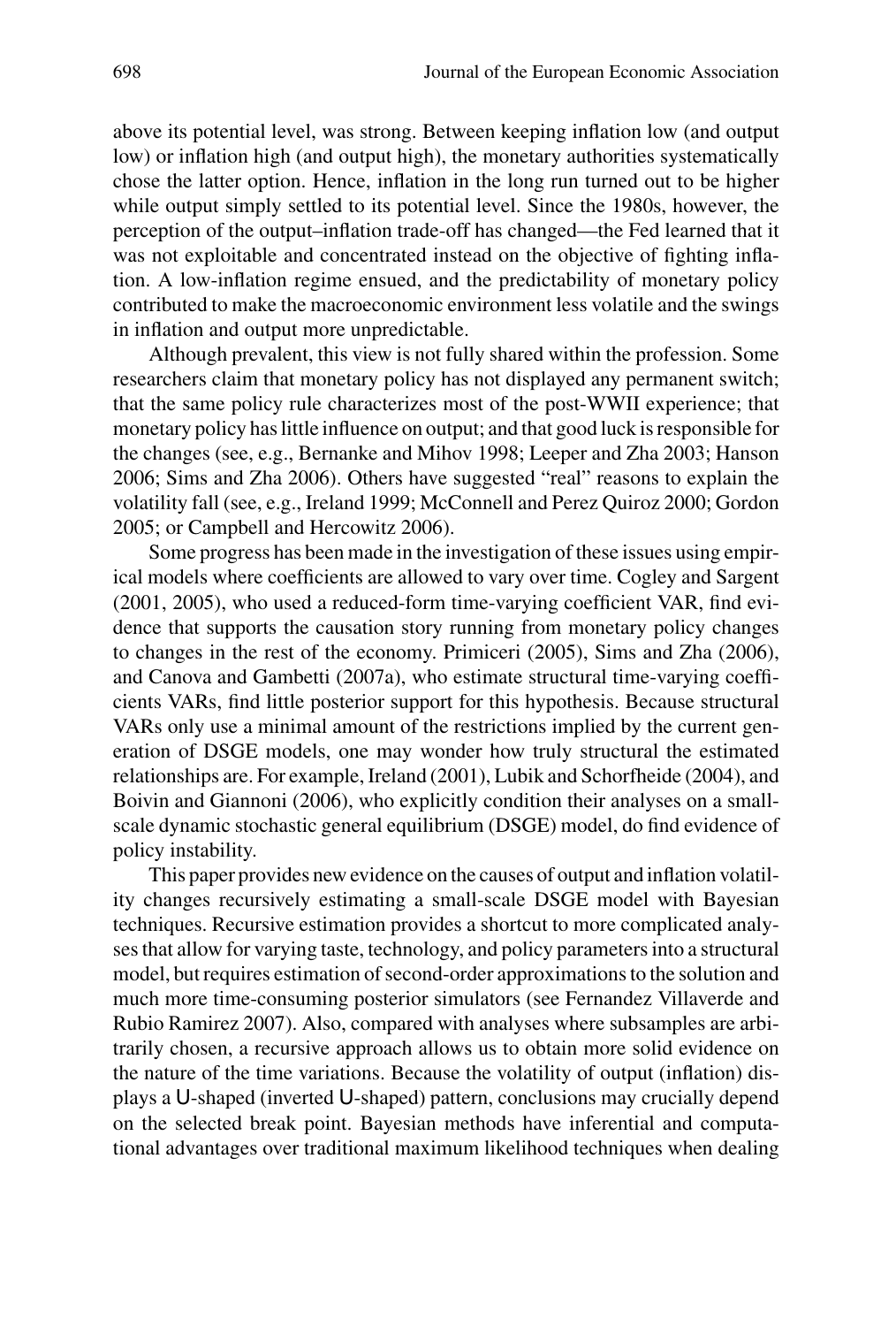with models that are a "false" description of the data generating process. This is important because, despite recent attempts to make them more realistic, DSGEs are still highly stylized; important relationships are modeled with black-box frictions; and ad-hoc shocks are used to dynamically span the probabilistic space of the data. In these situations, unrestricted maximum likelihood estimates are often unreasonable, and asymptotic standard errors constructed assuming that the model is "true" (under the null) are uninterpretable. Posterior estimates are meaningful even for models displaying such features. A Bayesian framework is also preferable to an approach that obtains estimates of the structural parameters by matching a subset of impulse responses in two respects: All the information of the model is efficiently used, and the trade-off between identifiability and nonlinearities is dealt with in a more transparent way (see, e.g., Canova and Sala 2006).

Rather than searching for the best empirical model, we take a standard specification that is popular in the theoretical literature and show what it tells us about the causes of the changes experienced in the United States. We first consider standard subsample analysis; then we estimate the model a number of times, using overlapping samples that span a 20-year window over the period 1955–2002, and analyze the evolution of the posterior distributions of the structural parameters. Our analysis is geared to shed light on two issues. First, we would like to know which parameters, if any, are drifting over time. Second, we would like to know which variation has contributed most to the observed changes in the volatility of output and inflation.

Although it is common to examine this latter question via counterfactuals in which parameters from different subsamples are switched (see, e.g., Boivin and Giannoni 2006), this practice violates a basic principle underlying the Lucas critique—agents are unaware that changes may repeatedly occur—and thus fails to provide a reliable answer. Our approach is to estimate unrestricted and restricted specifications, and then to examine by how much the fit of the model changes and the consequences of restricting some parameters on fraction of output and inflation variabilities that are explained by the model.

We find instabilities in all the parameters of interest. Consistent with the common wisdom, the inflation coefficient in the policy rule increases if the sample includes only the years after 1982. However, changes are relatively small and often insignificant. The parameters describing the private sector also change, and the variations are significantly larger. Finally, the covariance matrix of the shocks changes over time and the adjustments are broadly in line with those reported in the VAR literature. These results are robust to the choice of policy rule: A rule that makes the interest rate respond to output growth rather than to the output gap, or to future rather than current developments in the economy, produces qualitatively similar results.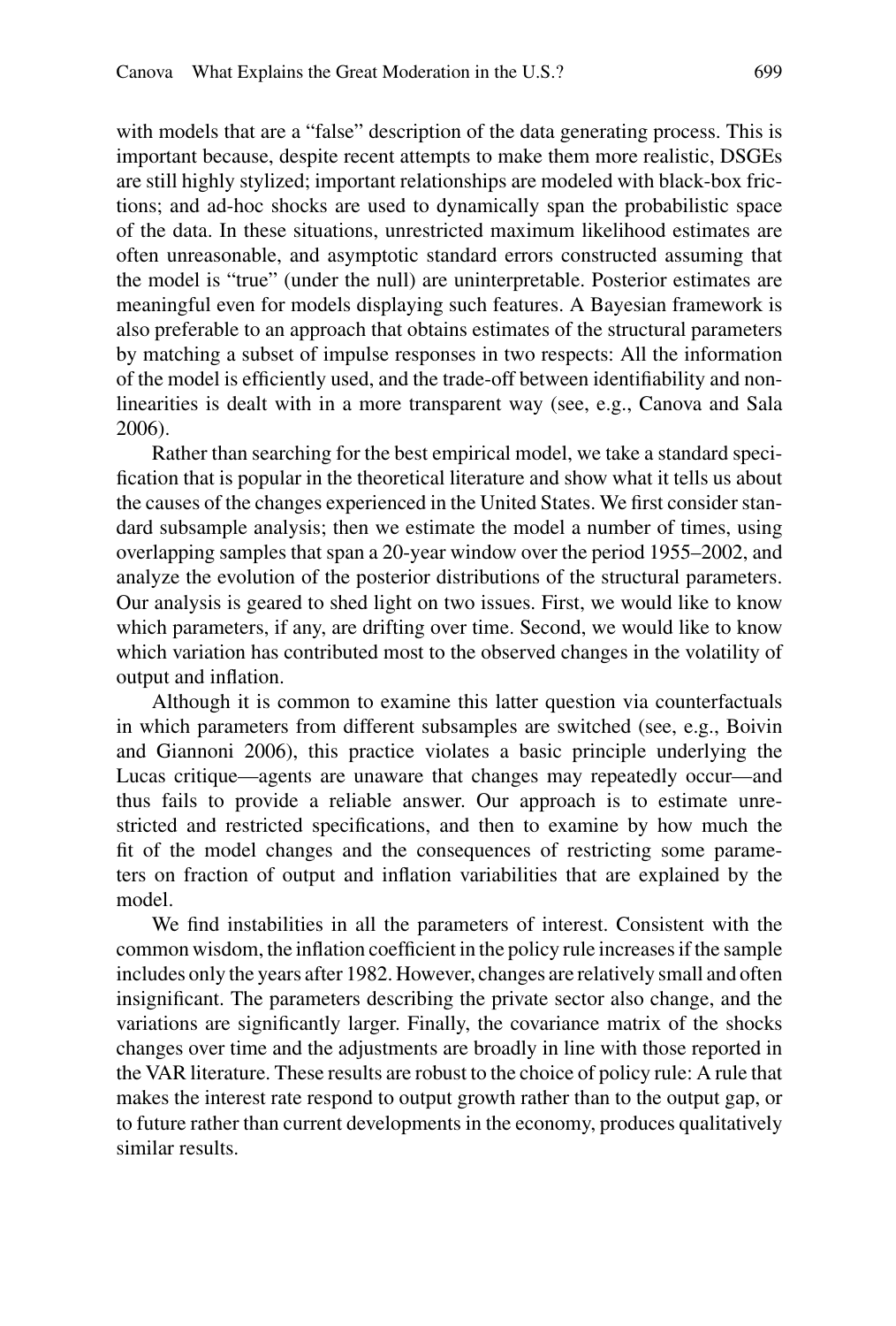We show that changes in the parameters of the policy rule and the covariance matrix of the shocks are the most important in accounting for the changes in the volatility of output and inflation: Restricting them to be unchanged over the samples makes the fit of the model drop dramatically and the decline in volatility disappear. Interestingly, restricting the parameters of the policy rule imply a much higher inflation volatility, whereas restricting the standard deviations of the shocks increases the variance of output by a factor of 10. Hence, the changes in the volatility of the two variables may have different causes.

In sum, it appears that both the "good policy" and the "good luck" hypotheses have some support in the data. However, only by combining the two explanations do we account for the decline in the variability of real activity and inflation over time.

The rest of the paper is organized as follows. Section 2 describes the model and the estimation technique. Section 3 presents the basic results and a few robustness exercises. Section 4 compares our results to those in the literature, and Section 5 studies what explains the observed changes in the volatility of output and inflation. Section 6 concludes.

#### **2. The Model and the Estimation Approach**

The model we consider is a standard three-equations New-Keynesian model, consisting of a log-linearized Euler equation, a forward-looking Phillips curve, and a monetary policy rule. The system in log-linear form is

$$
x_t = E_t(x_{t+1}) - \frac{1}{\varphi} (i_t - E_t \pi_{t+1}) + e_{1t},
$$
\n(1)

$$
\pi_t = \beta E_t \pi_{t+1} + \kappa x_t + e_{2t},\tag{2}
$$

$$
i_t = \psi_r i_{t-1} + (1 - \psi_r)(\psi_\pi \pi_t + \psi_x x_t) + e_{3t}, \tag{3}
$$

where  $\beta$  is the discount factor,  $\varphi$  is the coefficient of relative risk aversion,  $\kappa$  is a parameter regulating the slope of Phillips curve, and  $(\psi_r, \psi_\pi, \psi_x)$  are policy parameters. Here  $x_t$  is the output gap,  $\pi_t$  the inflation rate, and  $i_t$  the nominal interest rate. The shocks attached to each equation may not be structural in the sense that they may represent linear combinations of primitive disturbances to the economy. We assume

$$
e_{1t} = \rho_1 e_{1t-1} + v_{1t}, \tag{4}
$$

$$
e_{2t} = a_{12}e_{1t} + \rho_2 e_{2t-1} + v_{2t}, \tag{5}
$$

$$
e_{3t} = a_{13}e_{1t} + v_{3t}, \t\t(6)
$$

where  $\rho_1$ ,  $\rho_2$  capture the persistence of the shocks and  $a_{12}$ ,  $a_{13}$  the cross-equation effects, and where  $v_{jt}$  are mean zero processes with variance  $\sigma_j^2$ ,  $j = 1, 2, 3$ .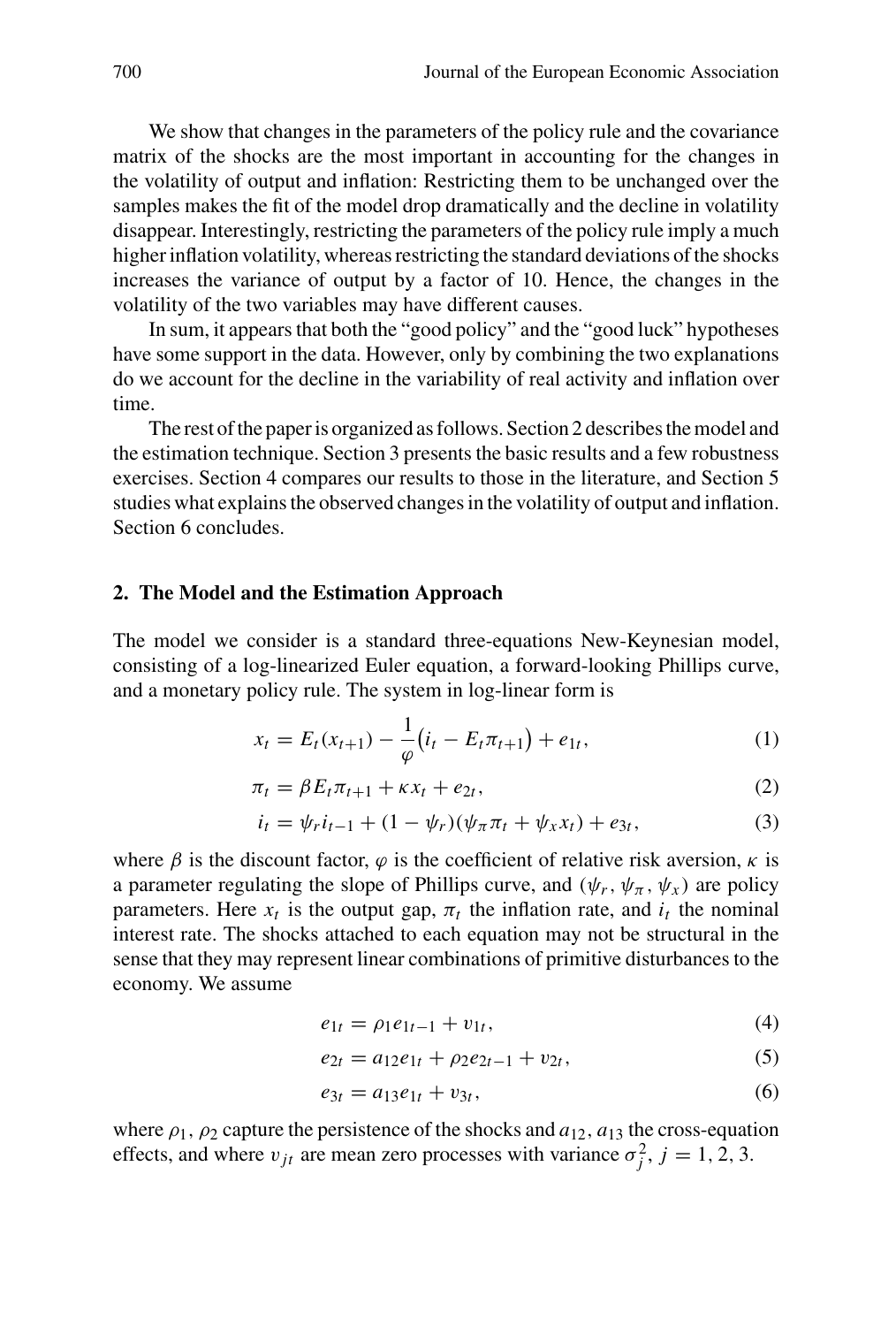A system of equations like  $(1)$ – $(3)$  can be obtained from a standard dynamics stochastic general equilibrium model with sticky prices, monopolistic competition, and preferences that are additive in consumption and leisure provided that labor is the only productive factor (see, e.g., Clarida, Galí, and Gertler 1999). The specification of the policy rule is consistent with the ideas that (i) the monetary authority observes current values of the output gap and of inflation when deciding the current interest rate and (ii) policy changes are smooth, in the sense that interest rate movements may be persistent. The specification for the error terms reflects that the expected level of potential output is omitted from the estimated specification but that the monetary authorities may pay attention to potential output changes when making decisions (see also An and Schorfheide 2007). The AR(1) assumption on  $e_{1t}$  and  $e_{2t}$ , on the other hand, is quite standard.

Throughout this paper we use a statistically computed measure of the output gap rather than the deviation of output from the level obtained in the flexible price equilibrium. We chose this approach for two reasons. First, this choice ensures comparability with previous work. Second, a flexible price measure that does not take capital accumulation into account is likely to be misspecified and this may potentially distort inference.

Several authors, including Smets and Wouters (2003), Rabanal and Rubio Ramirez (2005), and others have specified more complicated and realistic structures, that allow for additional shocks and frictions. But rather than augmenting the specification with bells and whistles to generate a better-fitting model, we perform our exercises using a simple and internally consistent specification that is close to those used in theoretical discussions.

The model contains 13 parameters: six have some structural interpretation  $\alpha_1 = (\beta, \varphi, \kappa, \psi_r, \psi_x, \psi_\pi)$  and seven are auxiliary  $\alpha_2 = (\rho_1, \rho_2, a_{12}, a_{13}, \psi_\pi)$ *σ*<sub>1</sub><sup>2</sup>, *σ*<sub>2</sub><sup>2</sup>, *σ*<sub>3</sub><sup>2</sup>). Our exercise is geared to obtaining posterior distributions for *αT* =  $(\alpha_{1T}, \alpha_{2T})$  over different samples *T* and to compare the time-series properties of their posterior distributions. Our system can be solved using standard first-order log-linear methods. The solution has a state-space format

$$
y_{1t+1} = A_1(\alpha)y_{1t} + A_2(\alpha)v_{t+1},
$$
\n(7)

$$
y_{2t} = A_3(\alpha)y_{1t},\tag{8}
$$

where  $y_{2t} = [\pi_t, x_t, i_t]$ ,  $y_{1t} = [\pi_{t-1}, x_{t-1}, i_{t-1}, e_{1t}, e_{2t}, e_{3t}]$ , and the matrices  $A_i(\alpha)$ ,  $i = 1, 2, 3$  are nonlinear functions of the structural parameters  $\alpha$ .

Bayesian estimation of equation (8) is simple. Given some  $\alpha$ , we compute the likelihood of the model, denoted by  $f(y_T|\alpha)$ , by means of the Kalman filter and the prediction error decomposition. Then, for any specification of the prior distribution, denoted by  $g(\alpha)$ , the posterior distribution for the parameters is  $g(\alpha|y_T) = (g(\alpha)f(y_T|\alpha))/f(y)$ . The analytical computation of the posterior is impossible in our setup because the denominator of the expression,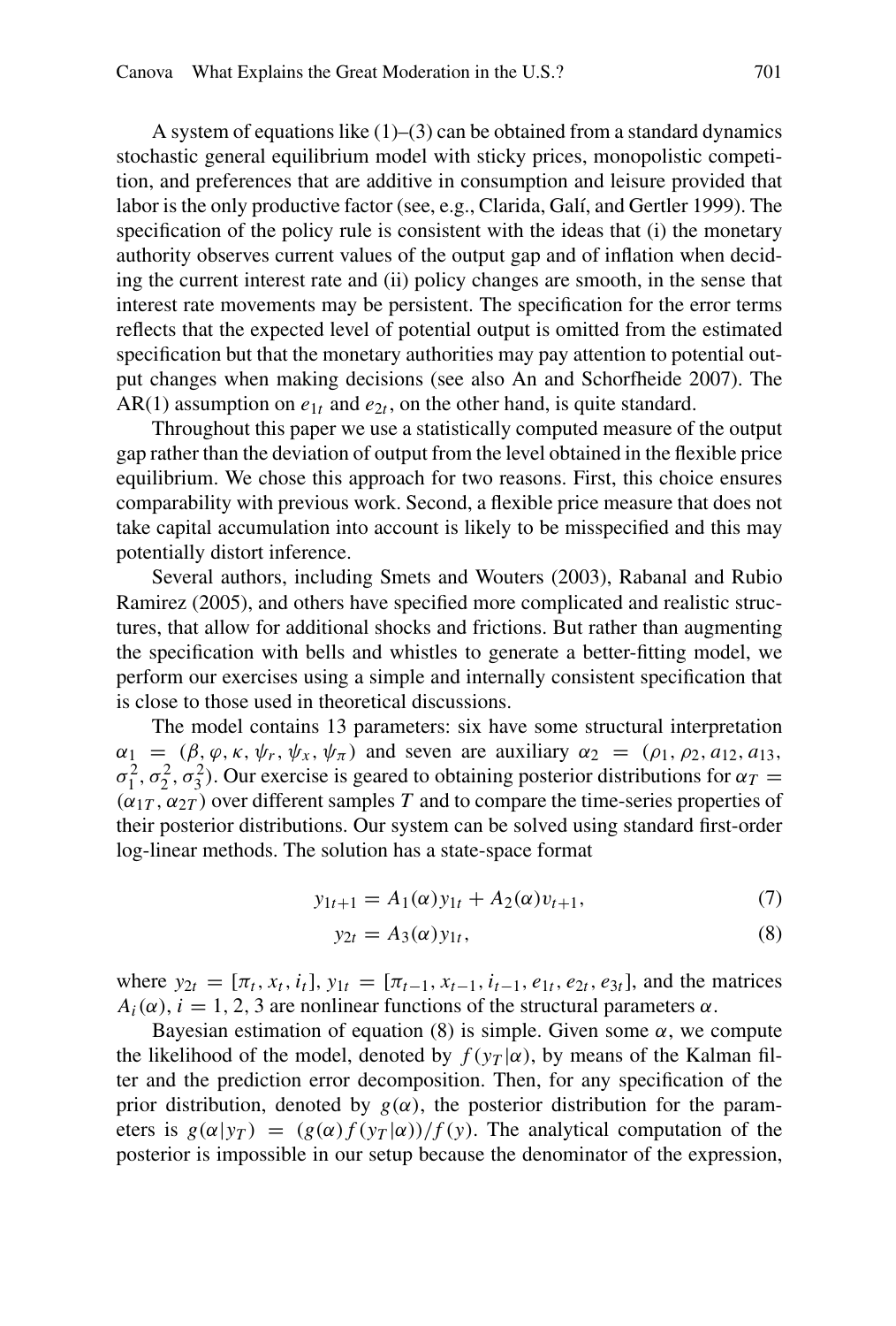*f(y)*, can be obtained only by integrating  $g(\alpha) f(y_T|\alpha)$  with respect to  $\alpha$ , a 13-dimensional vector. To obtain numerically a sequence from this unknown posterior, we employ a Metropolis algorithm. Roughly speaking, given  $\alpha_0$  and a transition function satisfying regularity conditions, we can produce a sequence from the unknown posterior, iterating on this transition function, after discarding an initial set of draws. We choose a standard random walk transition with jumps taken from a normal distribution centered at zero and with covariance matrix equal to a scaled version of the Hessian at the mode. The scale is sample dependent and is chosen to ensure that an appropriate number of draws (between 20% and 50%) is accepted. For each sample we draw five chains of 50,000 elements each and check convergence using standard CUMSUM methods. Posterior distributions are constructed using the last 5,000 draws from each of the chains.

We assume that the prior distribution can be factored as  $g(\alpha) = \prod_{i=1}^{13} g(\alpha_i)$ . Prior distributions are selected according to the following rule: Gamma distributions are used for parameters that must be positive, beta distributions for parameters that must lie in an interval, and normal distributions for all other parameters. This implies that  $\varphi$ ,  $\kappa$  and  $\sigma_j^2$ ,  $j = 1, 2, 3$  have gamma priors, that  $\beta$ ,  $\psi_r$ ,  $\rho_1$ ,  $\rho_2$  have beta priors, and that the other parameters have normal priors except for  $\psi_{\pi}$ , whose prior is truncated below 1.0. The mean and the standard deviation of these distributions are shown in Table 1.

Clarida, Galí, and Gertler (2000) and Lubik and Schorfheide (2004), among others, have emphasized the potential importance of indeterminacies for characterizing the U.S. experience over the last 35 years. Because our prior distribution for the inflation coefficient in the policy rule is truncated at 1.0, no indeterminacy is allowed. Therefore, the changes we emphasize are changes within a determinate regime rather than changes across regimes. Canova and Gambetti (2007) showed that the dynamics induced by this model under indeterminacy (continuity solution) can be reasonably matched in a system where only determinate equilibria are considered. Hence, considering only determinate equilibria is less restrictive than it may first appear. Also, because our samples cut across periods with potentially different regimes, our prior assumption that the inflation policy coefficient is no less than 1.0 on average is not inconsistent with the possibility that, in particular periods of the sample, such a restriction is not satisfied.

The means of the priors are located around standard calibrated values and the mean for *κ* reflects a priori knowledge about its underlying components. The selected standard deviations imply proper but noninformative densities over a range of economically reasonable parameter values. We select "loose" priors in order to minimize subjective information and to allow the posterior to move away from the prior if the data is informative. Because we maintain the same prior in every subsample, differences in the location and shape of the posterior will tell us how much the likelihood evolves over time.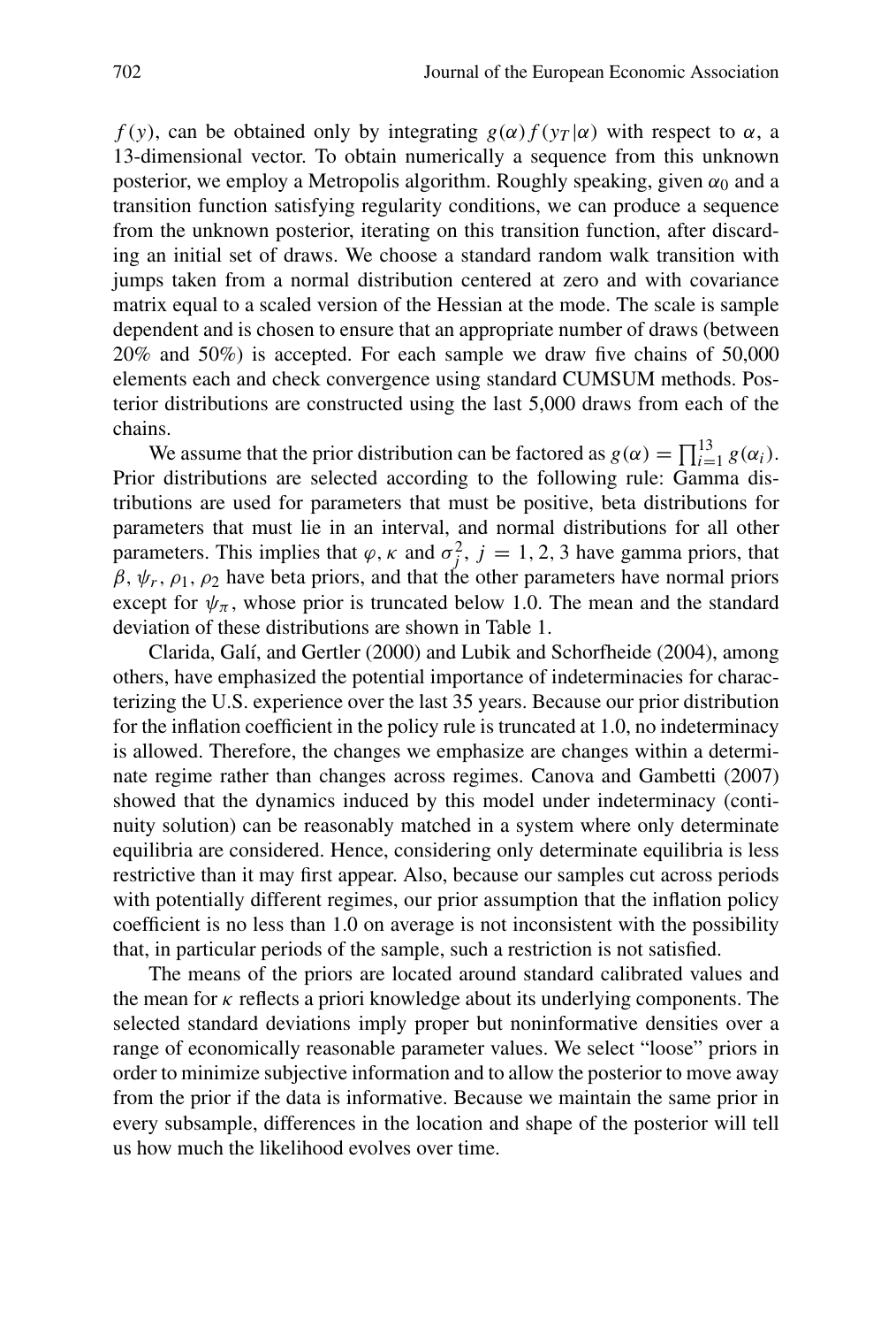|                                                                                                                                           |                     |                                     |                                          | TABLE 1. Prior and posterior moments, basic rule. |                                 |                                  |                                         |                                    |                                                                            |                |
|-------------------------------------------------------------------------------------------------------------------------------------------|---------------------|-------------------------------------|------------------------------------------|---------------------------------------------------|---------------------------------|----------------------------------|-----------------------------------------|------------------------------------|----------------------------------------------------------------------------|----------------|
|                                                                                                                                           |                     |                                     |                                          |                                                   |                                 | Posterior                        |                                         |                                    |                                                                            |                |
|                                                                                                                                           | Prior               |                                     |                                          | 1955–2002                                         |                                 | 1955–1979                        |                                         | 1979-2002                          |                                                                            | 1982-2002      |
|                                                                                                                                           | Mean                | Std.                                | Mean                                     | 囯                                                 | Mean                            | 目                                | Mean                                    | E                                  | Mean                                                                       | 囯              |
|                                                                                                                                           | 2.0                 | 0.35                                | 0.47                                     | 0.42, 0.52                                        | 3.04                            | 2.67,3.51                        | 0.87                                    | 0.25.0.41                          | 0.74                                                                       | 0.45, 1.01     |
|                                                                                                                                           |                     |                                     |                                          | 0.98,0.99                                         | 0.979                           | 0.97,0.99                        |                                         | 0.95, 0.99                         | 0.98<br>0.98<br>0.57<br>1.57                                               | 0.95, 0.99     |
|                                                                                                                                           | $\frac{0.98}{2.0}$  | $\frac{0.01}{1.0}$                  | 8.458<br>0.45                            | 4.10, 4.22                                        |                                 | 3.07,3.93                        |                                         | [3.84, 4.22]                       |                                                                            | 3.42, 4.22     |
|                                                                                                                                           |                     |                                     |                                          | 0.98,0.99                                         |                                 | 0.99,0.99                        |                                         | [0.98, 0.99]                       |                                                                            | 0.98,0.99]     |
|                                                                                                                                           |                     | 239<br>239                          | $\frac{02}{1.71}$                        | 0.00, 0.08                                        | $3894$<br>$3894$                | 0.01, 0.50                       | 57888<br>0.888                          | $-0.00, 0.01$                      |                                                                            | [0.00, 0.02]   |
| $x \nless x$                                                                                                                              |                     |                                     |                                          | 1.65, 1.76]                                       |                                 | 1.42, 1.50                       | 1.54                                    | [1.23, 1.53]                       |                                                                            | [1.51, 1.58]   |
|                                                                                                                                           |                     |                                     |                                          |                                                   |                                 |                                  |                                         |                                    |                                                                            |                |
|                                                                                                                                           |                     |                                     |                                          | [0.97, 0.98]                                      |                                 |                                  |                                         | [0.97, 0.97]                       |                                                                            | [0.94, 0.96]   |
|                                                                                                                                           |                     |                                     |                                          | [0.99, 0.99]                                      | 0.94                            | $[0.92, 0.94]$<br>$[0.99, 0.99]$ |                                         | [0.99, 0.99]                       | 0.95                                                                       | [0.99, 0.99]   |
|                                                                                                                                           | 88855588<br>8885558 | ង ង ទី ទី ទី ង ង<br>១ ១ ១ ១ ១ ១ ១ ១ | 0.97<br>0.0012<br>0.0156<br>0.15<br>0.15 | 0.011,0.012                                       |                                 | 0.016,0.029                      | 97<br>0.9812<br>0.0131<br>0.000<br>0.00 | 0.012,0.012                        | $\begin{array}{c} 0.012 \\ 0.076 \\ 0.146 \\ -0.101 \\ -0.101 \end{array}$ | 0.012,0.012    |
|                                                                                                                                           |                     |                                     |                                          | 0.071,0.081                                       | 0.021<br>0.047<br>0.031<br>0.52 | 0.044,0.061                      |                                         | 0.067,0.087                        |                                                                            | 0.065,0.078    |
|                                                                                                                                           |                     |                                     |                                          | 0.156,0.167                                       |                                 | 0.12,0.048                       |                                         | 0.132,0.203                        |                                                                            | 0.117,0.160]   |
|                                                                                                                                           |                     |                                     |                                          | $-0.66, -0.31$                                    |                                 | $-0.48, 0.72$                    |                                         |                                    |                                                                            | $-0.46, 0.23$  |
| $\begin{array}{ccc} \bar{c} & c & c \\ \bar{c} & \bar{c} & \bar{c} & c \\ \bar{c} & \bar{c} & \bar{c} & \bar{c} & \bar{c} \\ \end{array}$ |                     |                                     |                                          | [0.27, 0.53]                                      |                                 | [0.10, 0.87]                     |                                         | $[-0.40, 0.32]$<br>$[-0.22, 0.20]$ |                                                                            | $-0.51, 0.31]$ |
|                                                                                                                                           |                     |                                     |                                          |                                                   |                                 |                                  |                                         |                                    |                                                                            |                |
| Acceptance rate                                                                                                                           |                     |                                     | $0.28$<br>$25,000$                       |                                                   | $\frac{0.55}{29,000}$           |                                  | $\frac{0.21}{30,000}$                   |                                    | $0.38$<br>29,000                                                           |                |
| Convergence after                                                                                                                         |                     |                                     |                                          | draws                                             |                                 | draws                            |                                         | draws                              |                                                                            | draws          |

TABLE 1. Prior and posterior moments, basic rule.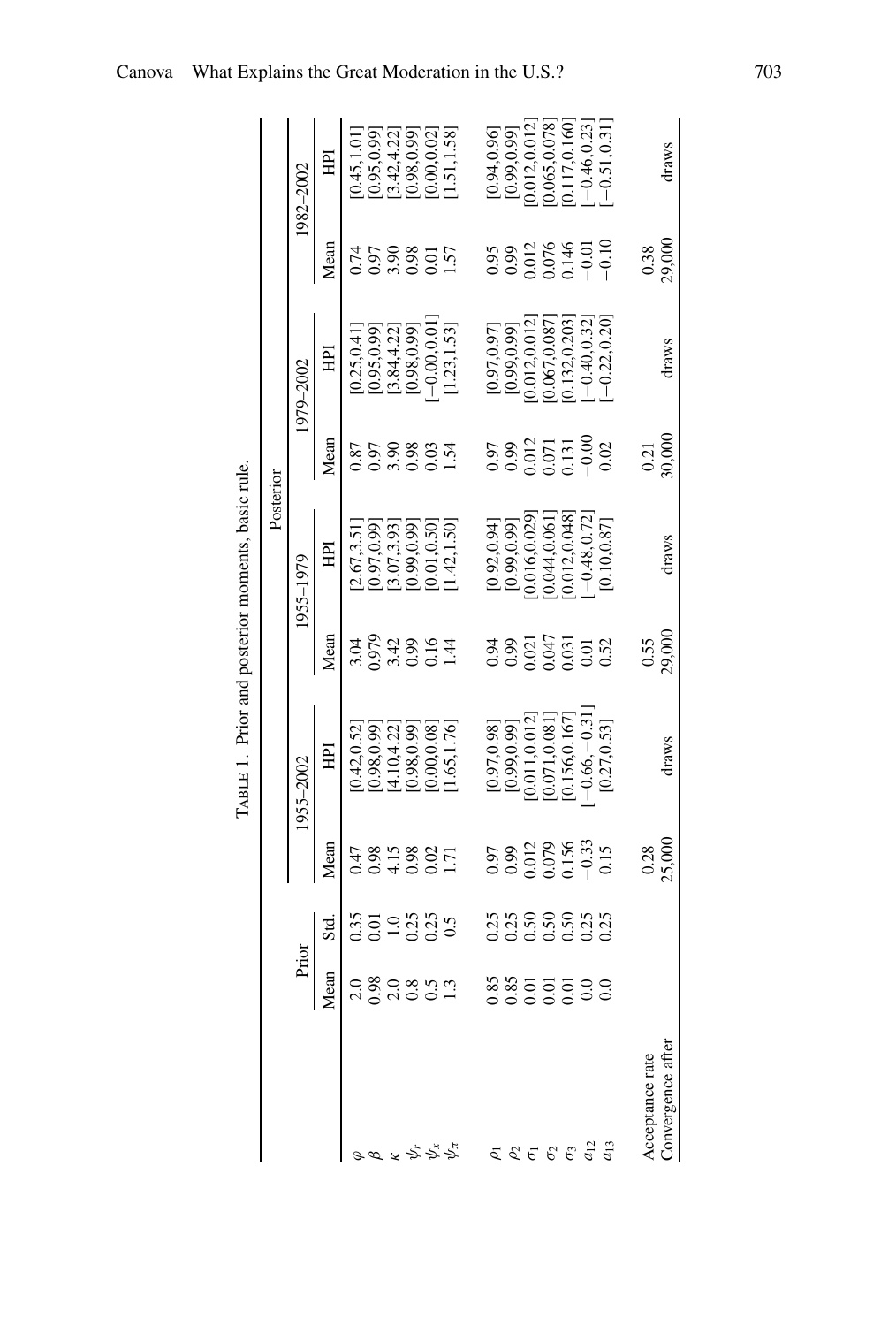The data is quarterly for the sample 1955:Q1–2002:Q1 and it is the same as in Ireland (2004). The output gap is proxied by gross domestic product (GDP) in deviation from a linear trend, inflation is measured as quarter-on-quarter log changes in the consumer price index (CPI), and the nominal interest rate we use is the Federal funds rate. Because output is linearly detrended once and for the whole sample, trend breaks cannot explain the changes we are interested in.

We estimate the model over a number of samples. We start from the [1955:Q1-1974:Q4] sample and then repeat the estimation by moving the starting and ending dates by 4 years so as to keep the size of the window constant at 20 years. Keeping a fixed window size is important for minimizing the differences produced by the varying precision of the estimates. The last subsample is [1983:Q1–2002:Q1], which means that we produce eight posterior distributions for the parameters.

# **3. Results**

Before we describe the estimation results, we plot in Figure 1 the variance (in percentage terms) of the three variables in eight different samples. This plot may help to better explain the reasons of our study and the estimates we obtain.

Three features of Figure 1 are important. First, there is a fall in the variance of inflation only for samples that start no sooner than 1982. Samples that include any year preceding 1982 display a variance that is much higher and roughly unchanged. Second, the variance of the output gap is U-shaped, with the flex point represented by the 1967–1986 sample. This means that, for appropriately selected samples, one can claim that the variability of the output gap has fallen or risen over time (compare, e.g., the 1959–1978 and 1983–2002 samples with 1963–1982 and 1983–2002 samples). In general, the absence of a once-and-forall break makes the rolling analysis more informative than subsample exercises when studying reasons for the changes. Third, the variance of the nominal interest rate shows a inverted U-shaped pattern. Interesting, the pre-1979 and post-1982 volatilities are almost identical; whereas any sample that includes part or all of the Volker experiment yields a much higher volatility of the nominal interest rate. Once again, our rolling analysis may shed some light for why this pattern emerges.

## *3.1. Evidence for Subsample Estimation*

We start by presenting results for the 1955:Q1-2002:Q1 sample and for three subsamples commonly employed in the literature (1955:Q1–1979:Q2, 1979:Q3–  $2002:Q1$ , and  $1982:Q4-2002:Q1$ ). We are interested in two issues: we want to assess in which dimension the structural system changes to cope with the time profile of the volatility of output and inflation documented in Figure 1; and to see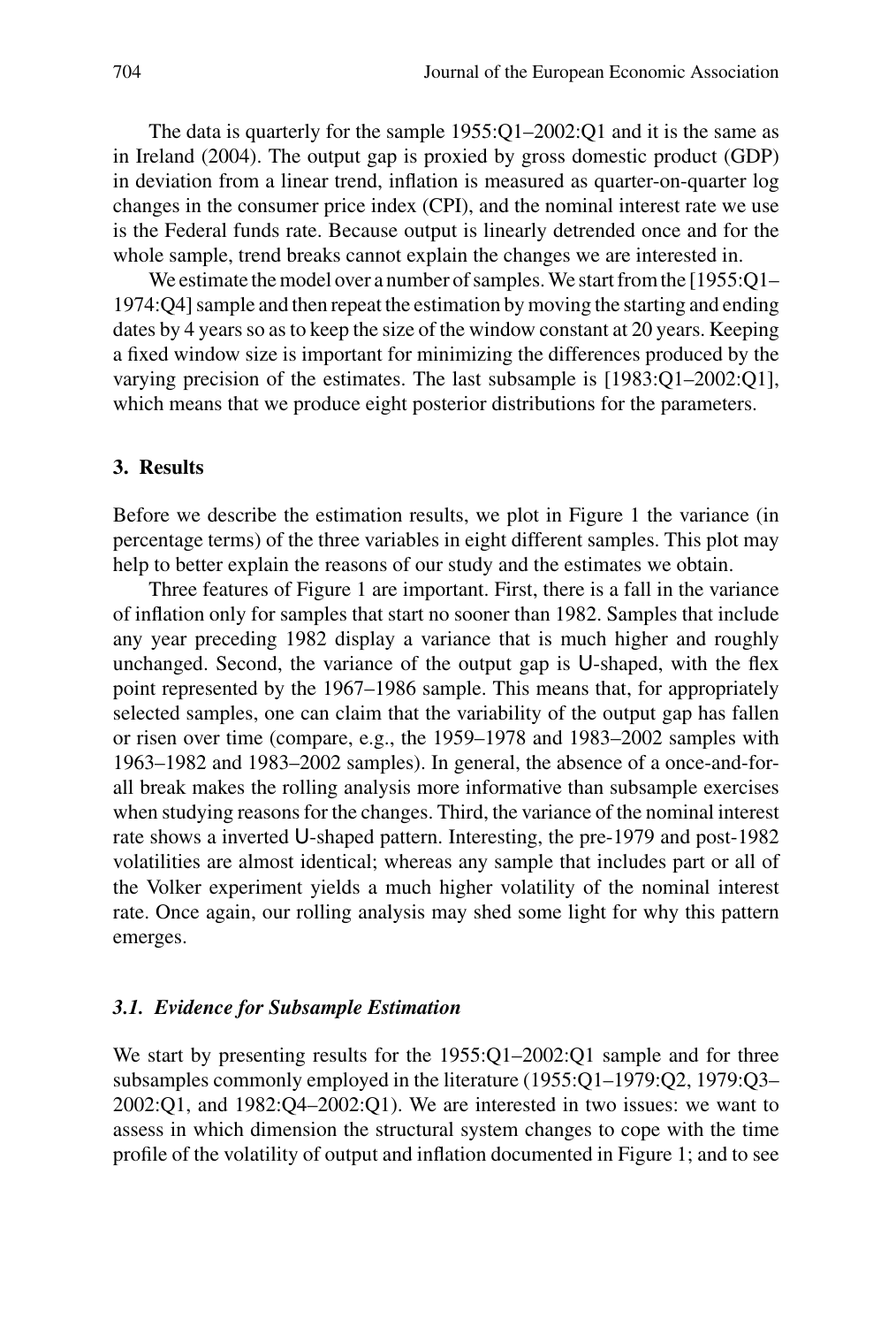

FIGURE 1. Variances in eight different samples.

how distorted inference becomes when potential heterogeneities in the process generating the data are not accounted for.

Table 1 presents the posterior mean and the highest 95% posterior interval (HPI) for each of the parameters in each sample. This measure, which corresponds to classical confidence intervals, tells us where 95% of the mass of the posterior distribution is located. For distributions that are skewed or multimodal, the HPI need not contain the posterior mean (which is precisely the case for certain subsamples) or could have disjoint pieces.

There are several interesting aspects of Table 1 that are worth emphasizing. First, the samples are informative for all parameters of interest. In fact, the location changes and the spreads of the posteriors are smaller than those of the prior. Therefore, the identification problems that Canova and Sala (2006) have highlighted in the context of this model appear to be less dramatic with the selected parameterization. The mean estimate of  $\kappa$  is typically larger than the estimates available in the literature (which are of the order of 0.5). We also can obtain such mean estimates of *κ* if estimation is performed conditional on  $a_{12} = 0$ , so one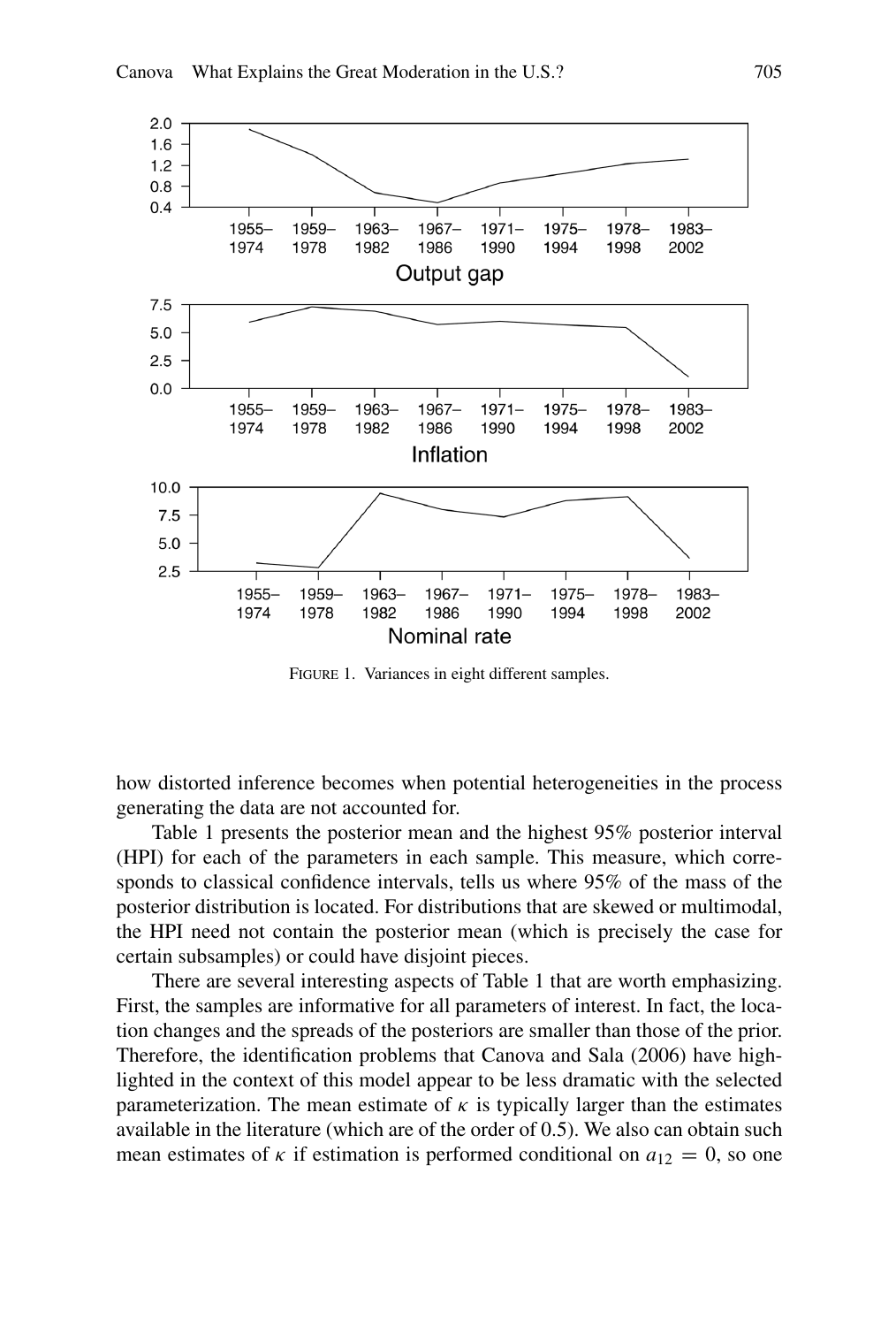may conjecture that either misspecification or the impossibility to separate *κ* and  $a_{12}$  is responsible for the differences.

Second, splitting the sample in two changes the point estimates of the policy parameters, with full sample estimates being closer to the 1982–2002 estimates. Cross-sample variations in  $\psi_x$  and  $\psi_r$  are small or insignificant. However, consistent with the conventional wisdom, the second subsamples are characterized by a higher  $\psi_{\pi}$  and the differences (at least for the latest subsample) are statistically significant: HPIs for the 1955–1979 and 1982–2002 samples do not overlap.

Third, two of the parameters characterizing the private sector, the risk aversion coefficient  $\varphi$  and the Phillips curve trade-off  $\kappa$ , exhibit considerable changes. The point estimate of  $\varphi$  dramatically drops in the last two subsamples, and the HPIs do not overlap with that of the first sample; the point estimate of *κ* increases, but the uncertainty around the point estimate is sufficiently large to make changes a-posteriori insignificant.

Fourth, using as the second subsample 1979–2002 or 1982–2002 makes little difference for the point estimates we obtain. However, HPIs do change: Excluding the 1979–1982 period makes the posterior intervals for  $\psi_{\pi}$ ,  $\sigma_2$ ,  $\sigma_3$  smaller and those of  $\varphi$  and  $\kappa$  larger. Because excluding the Volker experiment from the sample makes information on the location of the private sector parameters weaker, one must conclude that it is the information present in this period that identifies the location of the posterior distribution of these parameters.

Fifth, the covariance matrix of the shocks displays considerable changes. The standard deviation of the shocks to the Euler equation is larger in the first subsample, whereas the standard deviations of the shocks to the other two equations are larger after 1979. Excluding the 1979–1982 period does not change the point estimates of the standard deviations but their HPIs are centered around a lower value if estimation starts at 1982. The covariance terms have HPIs that are entirely on one side of zero for the full sample but generally so within the subsamples. Hence, the statistical correlation one finds in the full sample may be spurious.

Sixth, as Table 2 shows, the model underestimates the variance of the output gap regardless of the sample and it overestimates the variance of inflation by a substantial amount even 10 times in some samples when one uses posterior mean estimates to compute the variabilities implied by the model. Moreover, the actual values of output variability are in the upper tail of the estimated posterior distribution of output variability of any sample, whereas the actual values of the inflation variance are in the very low tail of the estimated posterior distribution of the inflation variance. In other words, the specification is too simple to jointly account for the variability of the two variables. Nevertheless, the model captures the fall in variability across subsamples: When going from the 1955–1979 sample to the 1979–2002 or 1982–2002 sample the estimated variance of output falls by half (from 1.61 to 0.60 or 0.80) and the estimated variance of inflation falls by about two-thirds (from 47.9 to 12.7 or 16.3).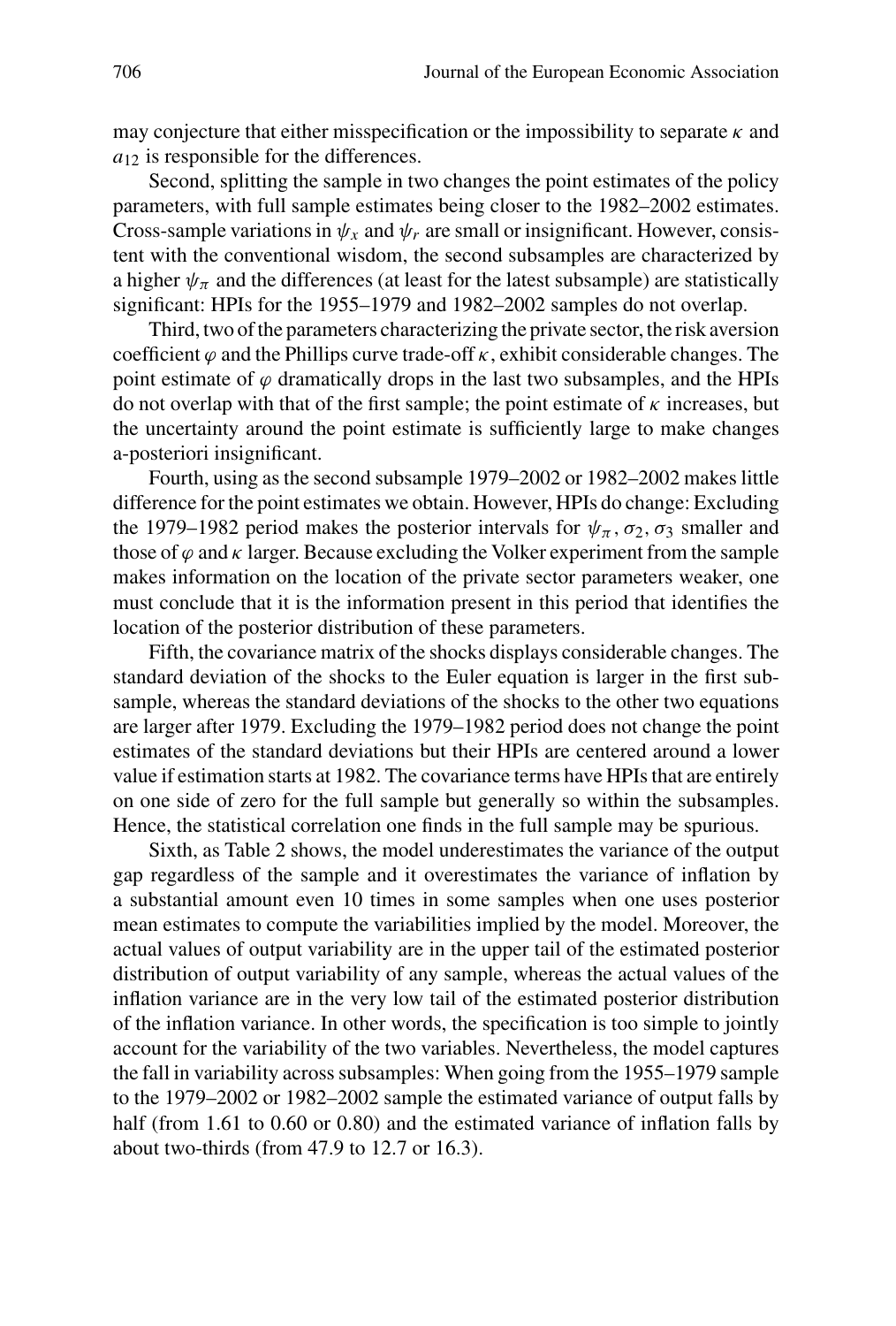Campbell and Hercowitz (2006) have suggested that changes in the credit constraints faced by consumers in the early 1980s could account for the fall in inflation and output volatilities observed after that date. In their model, volatility drops because labor supply (and therefore real activity) is extremely sensitive to shocks when credit constraints are binding but much less so when constraints are relaxed. In our model labor supply decisions are absent; hence such an effect is unmeasured. Nevertheless, changes in the risk aversion coefficient could play a similar role. In Section 5 we study whether variations in the elasticity of the output gap to real interest rate changes can account for part of the volatility changes.

Arias, Hansen, and Ohanian (2006) have argued that, to account for the fall in output volatility, one need not change the parameters of the model across subsamples, but instead simply allow the variance of the Solow residuals to be reduced over time. Comparisons are difficult because we use a different model, but our results seem to tell a different story. Given that the parameters of the private sector have changed, the variance of the Phillips curve shock increases rather than decreases after 1979 to fit the evidence.

The increase in the standard deviation of the shock to the interest rate equation may appear odd. However, one should be careful when comparing our estimates to those present in the literature, because disturbances in the model do not necessarily have a structural interpretation. We ran a VAR with the same three variables, computed the standard deviation of the reduced-form residuals of the interest rate

|                                           | 1955-2002 | 1955-1979 | 1979–2002          | 1982–2002 |
|-------------------------------------------|-----------|-----------|--------------------|-----------|
| $\text{Var}^d(y)$                         | 5.76      | 2.16      | 1.79               | 1.38      |
| $\text{Var}^d(\pi)$                       | 5.95      | 6.92      | 4.75               | 1.06      |
|                                           |           |           | Basic rule         |           |
| Mean posterior $Var(y)$                   | 3.55      | 1.61      | 0.60               | 0.80      |
| Percentile where $\text{Var}^d(y)$ lies   | 83        | 80        | 89                 | 90        |
| Mean posterior $Var(\pi)$                 | 74.13     | 47.90     | 12.72              | 16.39     |
| Percentile where $\text{Var}^d(\pi)$ lies | 01        | 05        | 13                 | 02        |
|                                           |           |           | Output growth rule |           |
| Mean posterior $Var(y)$                   | 0.20      | 0.18      | 1.25               | 1.08      |
| Percentile where $\text{Var}^d(y)$ lies   | 100       | 99        | 80                 | 82        |
| Mean posterior $\text{Var}(\pi)$          | 7.50      | 3.50      | 26.92              | 31.84     |
| Percentile where $\text{Var}^d(\pi)$ lies | 34        | 97        | 03                 | 02        |
|                                           |           |           | Forward rule       |           |
| Mean posterior $Var(y)$                   | 4.34      | 0.27      | 0.11               | 0.11      |
| Percentile where $\text{Var}^d(y)$ lies   | 72        | 97        | 98                 | 99        |
| Mean posterior $\text{Var}(\pi)$          | 13.44     | 5.47      | 4.12               | 2.81      |
| Percentile where $\text{Var}^d(\pi)$ lies | 17        | 60        | 54                 | 28        |

Table 2. Data and estimated posterior variabilities.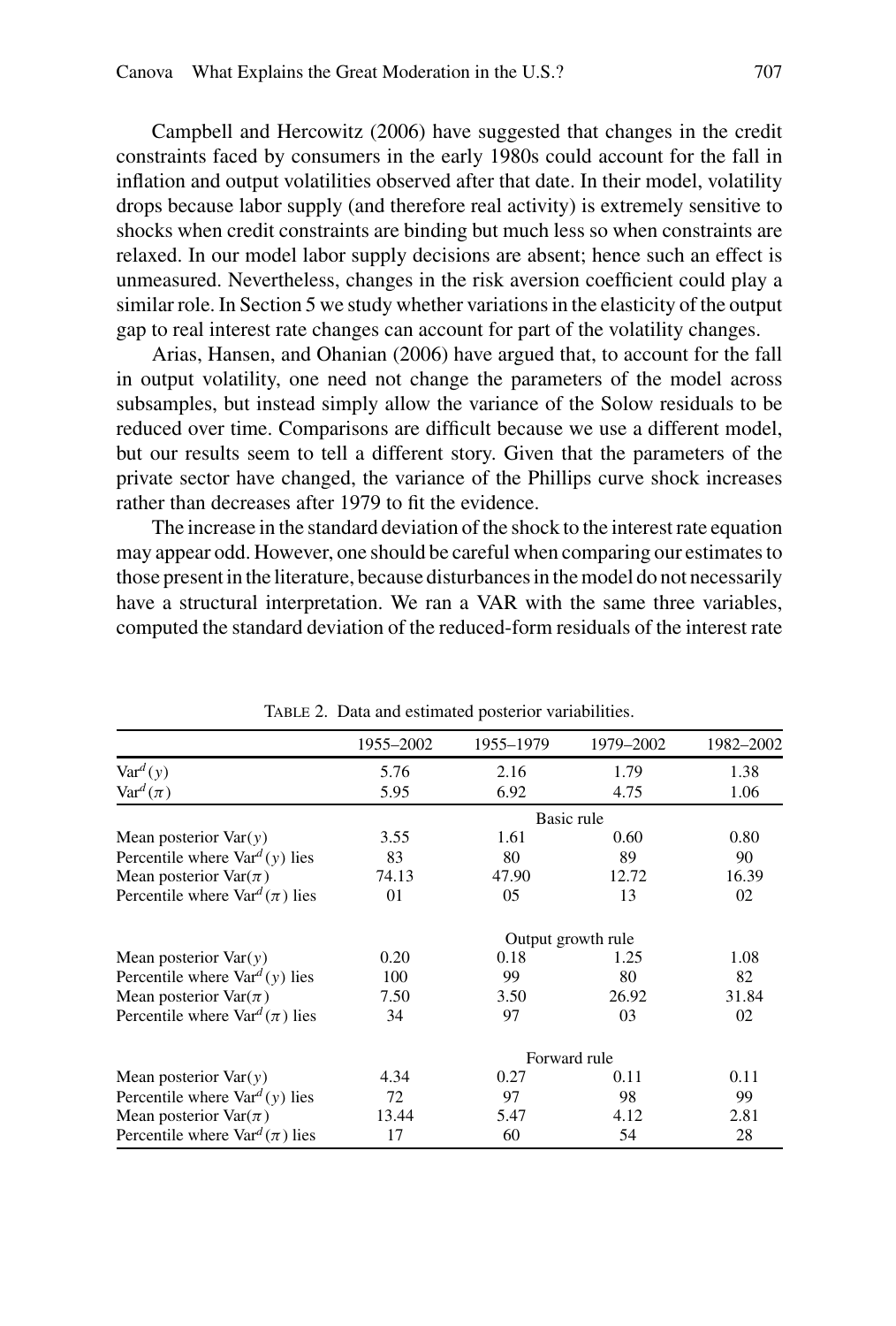equation in the three subsamples, and found a similar pattern. Hence, to fit the time path for the endogenous variables, we need a combination of changes in the parameters of the model. Given the pattern for the variance of interest rates presented in Figure 1, this combination must include an increase in the volatility of the residuals of the interest rate equation.

Overall, the analysis of this section has highlighted two important conclusions. First, changes in the parameters of the policy rule do occur but their magnitude is smaller than usually claimed in the literature. Second, coefficients describing the private sector and the standard deviation of the shocks display large and significant changes. Next we examine whether these conclusions remain valid when posterior distributions are obtained over rolling samples with a window of 20 years.

#### *3.2. Evidence from Rolling Estimation*

We have argued that arbitrarily breaking the sample in two is less than ideal for what we want to investigate. Two reasons make the results of that approach potentially difficult to interpret. First, using fixed subsamples forces all the relationships of the model to break at the same date—clearly violating what we have displayed in Figure 1—and this may induce important biases. Second, the patterns displayed by the level and variability of output and interest rates do not fit well into the null of stability nor the alternative of a permanent jump. Therefore, the conclusions drawn would be highly sensitive to the choice of break date. Our rolling estimation approach does not entirely solve these problems. Accounting for them would require estimation techniques that allow structural parameters to be fully time varying. Nevertheless, by comparing posterior estimates over different samples, we can provide a more robust characterization of the changes observed over the last 35 years than by simply using (fixed) subsample analysis.

In Figure 2, we plot the posterior mean (straight line) and HPI estimates (dashed lines) obtained in the eight subsamples for the parameters of interest. The figure confirms and qualifies the conclusions we have previously reached. There are considerable variations in both the posterior mean and the posterior HPI for the coefficient of relative risk aversion  $\varphi$  over samples. Although variations are present in samples that include years before 1982, it is only after that date that the fall becomes considerable and significant. The Phillips curve trade-off  $\kappa$  is increasing over time in a manner consistent with the previous analysis: The trend is clear but the posterior significance of the changes is low.

The Phillips curve trade-off in more structural versions of the model that we consider is typically regulated by a (nonlinear) function of four parameters: The coefficient of relative risk aversion, the inverse elasticity of labor supply, the discount factor, and the price stickiness parameter. Because, at least in micro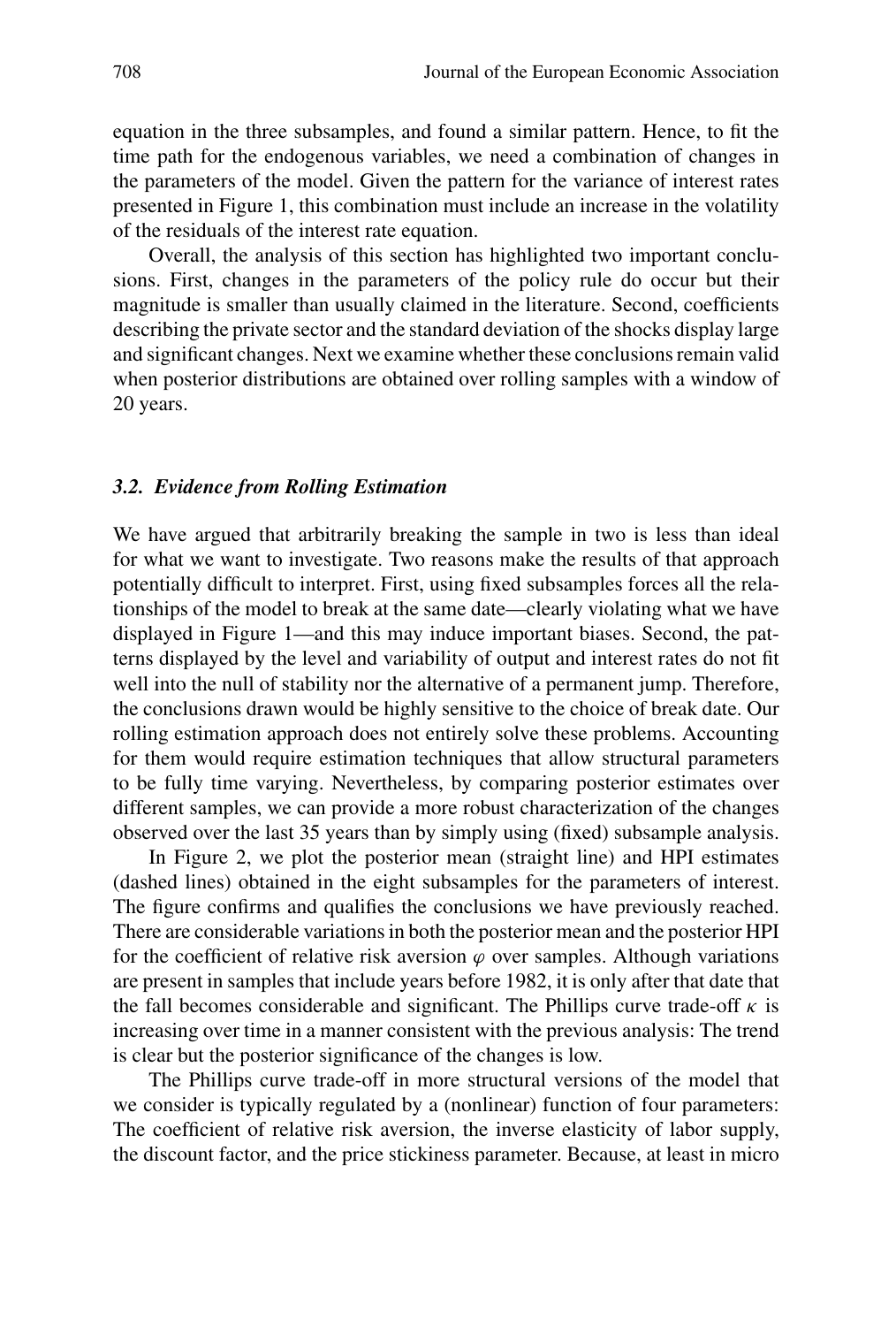

Figure 2. Posterior mean estimates and HPI, eight different samples.

studies, there is little evidence that the price stickiness parameter has changed over time, and because estimates of the discount factor do not display important variations over the samples, one must conclude that variations in the intertemporal elasticity of labor supply must counteract variations in the risk aversion coefficient and so produce the mild trend we observe in  $\kappa$ . It is tempting to associate this trend with the changes that the U.S. labor market experienced over the period (higher female participation, larger number of migrant workers, etc.). However, one should realize that more general specifications of the model, for example, with decreasing returns to scale production, produce more complicated Phillips curve trade-off where additional parameters enter. Rather than asking our model to explain features it was not designed to accommodate, we leave for future research the question of what drives the trend in *κ*.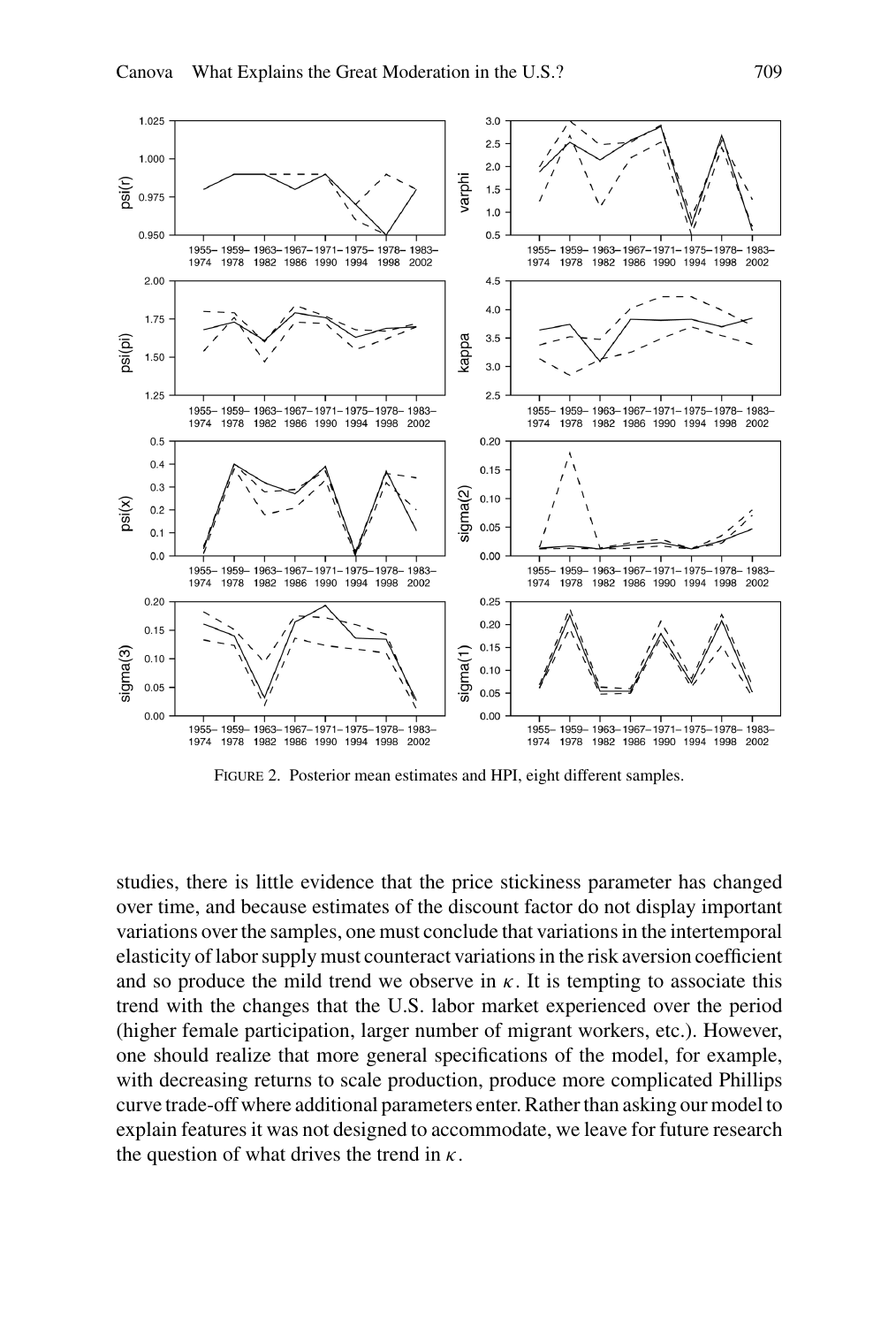The parameters of the policy rule display minor variations across samples: HPIs for different samples almost always overlap, except for the coefficients on the output gap. Consistent with the analysis of Bernanke and Mihov (1998), the patterns evident in Figure 2 square well with the notion that none of the three policy coefficients has permanently shifted over time. Also, consistent with Canova and Gambetti (2007a), our recursive posterior analysis shows that the policy rule during the tenures of Burns and Greenspan were not too different. Assuming that the policy rule represents the actual policy well over the entire period, HPIs for the policy coefficients in the earlier and the later samples overlap.

Fourth, the standard deviation of two of the three disturbances  $(\sigma_2, \sigma_3)$  display considerable variations over subsamples. Because the covariance parameters (not shown here) also exhibit this feature, it is the entire covariance structure of the disturbances that is significantly altered over time.

Given these results, the temptation is strong to associate variations in the variance of the output gap over time with changes in  $\varphi$  and to associate variations in the variances of inflation and interest rates with changes in the covariance structure of the disturbances. In order to make the link more transparent, in Section 5 we estimate restricted systems in which certain parameters are fixed at their 1955– 1974 mean value. By comparing restricted and unrestricted estimates, one can obtain a formal indication of what parameters contributed most to the variations in the variance of output and inflation.

## *3.3. Robustness*

The model we employ is rather standard. However, the specification of its details may be subject to some debate. In particular, although we have chosen to work with a policy rule where the nominal interest rate depends on the current output gap and current inflation, a policy rule specified in terms of current output growth and current inflation is probably equally reasonable. Furthermore, some literature (see, e.g., Clarida, Galí, and Gertler 2000; Boivin and Giannoni 2006) specify a forward-looking rule where the current interest rate responds to future expected changes in the output gap and in inflation. Would our main conclusions change if one of these alternative rules were used? Evidence on this issue is in Tables 3 and 4, which report for two alternative rules posterior means and HPIs for the full sample and the three subsamples presented in Table 1. Results obtained using rolling samples are comparable and not presented.

It is well known that the statistical output gap proxy we use is subject to a large amount of measurement error. Consequently, estimates of the structural parameters may fail to have the correct magnitudes because a large amount of measurement error is present in each sample. We have already argued that modelbased measures of the output gap are not viable because they are typically obtained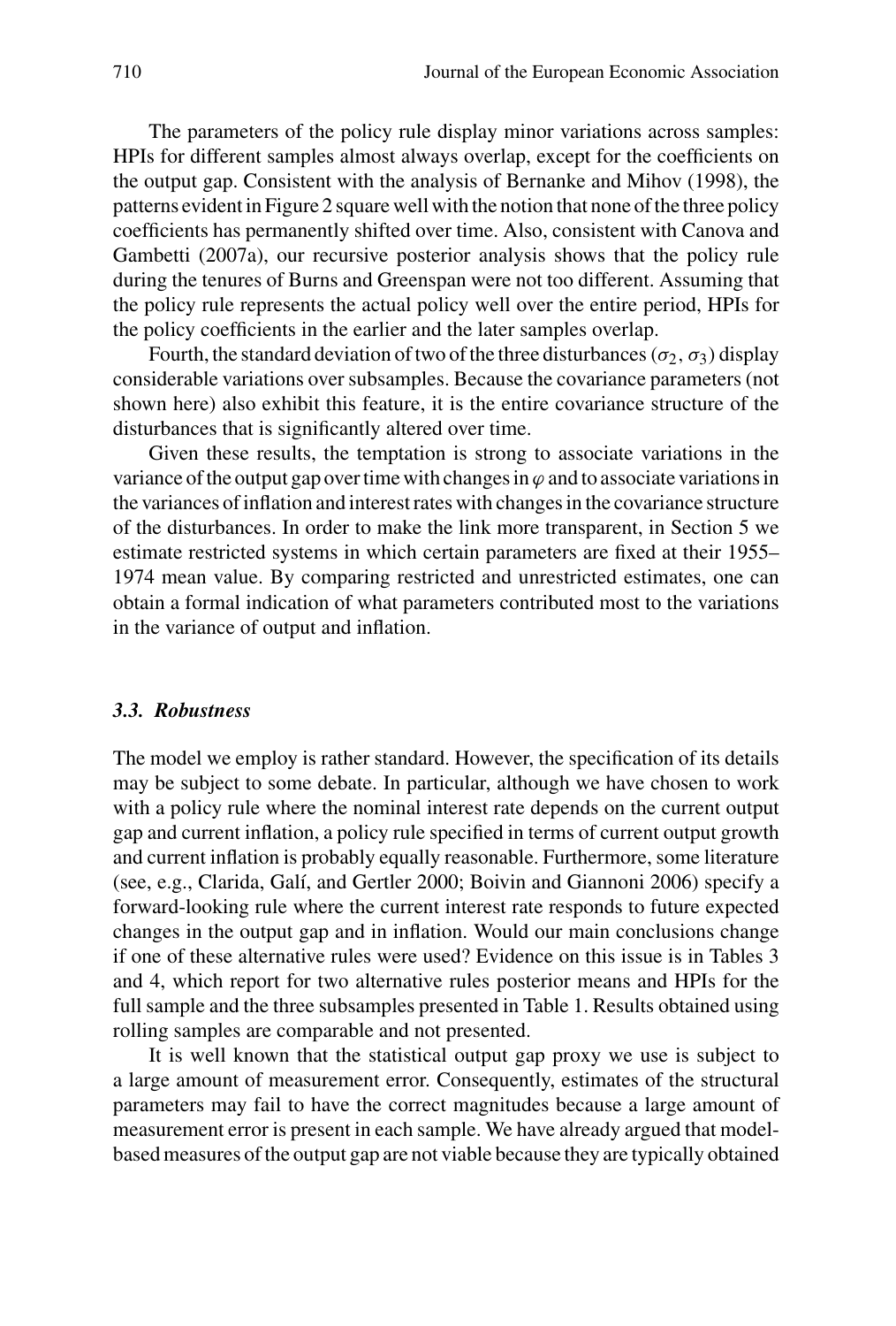disregarding the role of the capital stock. Because Orphanides (2004) has argued that measurement errors are significantly reduced if output growth is used in place of the output gap, it is worth investigating what happens to our estimates when we employ this new policy equation.

Table 3 indicates that the coefficient of relative risk aversion  $\varphi$  still falls but now the fall is much more limited in magnitude. Nevertheless, HPIs for the 1955– 1979 and 1982–2002 samples do not overlap. Estimates of the Phillips curve trade-off  $\kappa$  increase (as with the output gap measure), but now the magnitude of the increase is much larger and the HPIs for the 1955–1979 and 1982–2002 samples do not overlap. As a consequence of these changes, the standard deviation of the shocks to the first two equations shows a pattern that is opposite to the one in Table 1: The standard deviation of the disturbance to the Euler equation slightly increases, whereas that of the Phillips curve decreases. Surprisingly, the coefficient on inflation in the policy rule falls when we move from the pre-1979 to the post-1979 samples and the fall is significant. Taken at face value, this implies that the policy rule has become less aggressive in responding to inflation since the beginning of the 1980s. This may be due to inflation expectations being much less volatile in the 1980s (thereby necessitating a smaller coefficient for inflation stabilization); however, one should also recognize that differences across samples may reflect model misspecifications. The time profile of the standard deviation of the disturbance of the interest rate equation suggests that this is probably true. Hence, despite their large size, changes in the policy parameters account for little of the variation in interest rates.

Table 3 indicates that even with the output growth rule the model has a hard time mimicking the variability of the output gap and inflation, regardless of whether we use mean estimates or the percentiles where the actual values lie. As in the previous case, the variance of the output gap is underestimated and the variance of inflation is typically overestimated but here the magnitude of the discrepancy is larger with the former than with the latter. However, the estimates we obtain imply no volatility moderation.

With a policy rule that reacts to expected changes in the output gap and inflation, results are roughly similar. As seen in Table 4,  $\varphi$  falls as we move from the earlier to the later part of the sample, but changes are smaller and the HPI of different samples overlap. Here  $\kappa$  increases over time, making the Phillips curve trade-off flatter; and changes are a posteriori significant.  $\varphi_{\pi}$  increases in the later part of the sample and the increase is now significant a posteriori. With this specification of the policy rule, the mean estimate is on the boundary of the stability region in the first subsample, suggesting that the likelihood of the data is quite sensitive to the specification of the policy rule. Once again, changes in the parameters of the policy rule account for little of the variations in the nominal interest rates; evidently changes in the standard deviation of the disturbance seem to do most of the work in matching the time path of the variance of interest rates.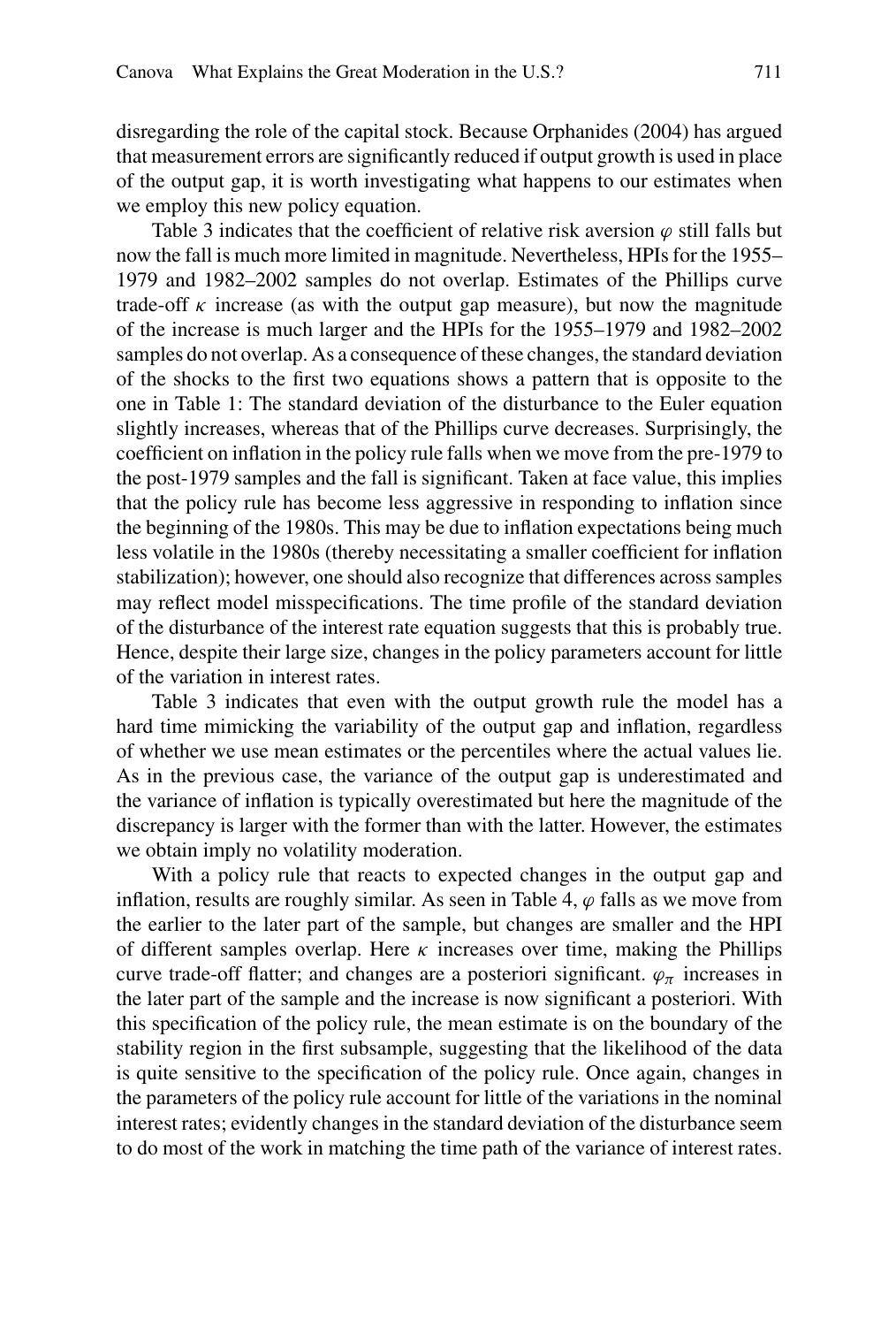|                                                                                                                                                                                                                                                                                                                     |                    |                                             |                               | TABLE 3. Prior and posterior moments, output growth rule. |                      |              |                                                                         |                                  |                                         |                |
|---------------------------------------------------------------------------------------------------------------------------------------------------------------------------------------------------------------------------------------------------------------------------------------------------------------------|--------------------|---------------------------------------------|-------------------------------|-----------------------------------------------------------|----------------------|--------------|-------------------------------------------------------------------------|----------------------------------|-----------------------------------------|----------------|
|                                                                                                                                                                                                                                                                                                                     |                    |                                             |                               |                                                           |                      |              | Posterior                                                               |                                  |                                         |                |
|                                                                                                                                                                                                                                                                                                                     | Prior              |                                             |                               | 1955–2002                                                 |                      | 1955-1979    |                                                                         | 1979–2002                        |                                         | 1982–2002      |
|                                                                                                                                                                                                                                                                                                                     | Mean               | Sid                                         | Mean                          | 呂                                                         | Mean                 | 臣            | Mean                                                                    | 呂                                | Mean                                    | 囯              |
|                                                                                                                                                                                                                                                                                                                     | $\frac{0}{2}$      | $\begin{array}{c} 0.35 \\ 0.01 \end{array}$ | 3.05                          | 2.58,3.56]                                                | 3.02                 | 2.61,3.22    | 2.61                                                                    | 2.02,3.06                        | 2.35<br>0.97<br>3.90                    | 1.80,2.52      |
|                                                                                                                                                                                                                                                                                                                     | $\frac{0.98}{2.0}$ |                                             | $0.98$<br>4.11                | 0.96,0.99                                                 | 0.98                 | 0.97,0.99    | $0.98$<br>$2.97$                                                        | [0.97, 0.99]                     |                                         | [0.98, 0.99]   |
|                                                                                                                                                                                                                                                                                                                     |                    | 1.0                                         |                               | 4.02, 4.22                                                | 2.66                 | 2.28,3.17    |                                                                         | [2.58, 3.38]                     |                                         | [3.29, 3.91]   |
| Ġ,                                                                                                                                                                                                                                                                                                                  |                    |                                             |                               | [0.98, 0.99]                                              | 6.0                  | 0.99,0.99]   | 0.99                                                                    | [0.99, 0.99]                     | 66.0                                    | 0.99, 0.99     |
| $\varphi_\mathrm{x}$                                                                                                                                                                                                                                                                                                | $\overline{0.5}$   | 0.25<br>0.50                                | 8 8 9<br>0 9 9<br>1 9         | [0.14, 0.99]                                              | 0.47                 | 0.08, 0.81   | 0.42                                                                    | $-0.10, 0.86$                    | $0.52$<br>1.15                          | $0.12, 1.01$ ] |
| $\varphi_\pi$                                                                                                                                                                                                                                                                                                       | 1.3                |                                             |                               | [1.32, 1.43]                                              | 2.22                 | 1.87,2.64    | 1.22                                                                    | [1.11, 1.34]                     |                                         | 1.07, 1.22     |
|                                                                                                                                                                                                                                                                                                                     |                    |                                             |                               | [0.88, 0.90]                                              | 0.83                 | [0.80, 0.84] |                                                                         |                                  |                                         | [0.68, 0.73]   |
|                                                                                                                                                                                                                                                                                                                     |                    |                                             |                               | [0.98, 0.99]                                              |                      | [0.99, 0.99] |                                                                         | $[0.75, 0.78]$<br>$[0.99, 0.99]$ |                                         | [0.99, 0.99]   |
|                                                                                                                                                                                                                                                                                                                     | 88<br>0.85<br>0.01 | 335<br>0350<br>000                          | 88<br>0.98<br>0.012<br>0.052  | 0.012,0.012                                               |                      | 0.040,0.045  |                                                                         | 0.029, 0.045                     |                                         | 0.037,0.055    |
| $\begin{array}{c} \overset{\star}{\mathcal{L}} \ \overset{\circ}{\mathcal{L}} \ \overset{\circ}{\mathcal{L}} \ \overset{\circ}{\mathcal{G}} \ \overset{\circ}{\mathcal{G}} \ \overset{\circ}{\mathcal{G}} \ \end{array} \begin{array}{c} \overset{\star}{\mathcal{L}} \ \overset{\circ}{\mathcal{L}} \ \end{array}$ |                    |                                             |                               | 0.047,0.060                                               | 98<br>0.019<br>0.019 | 0.015, 0.020 | $\begin{array}{c} 0.76 \\ 0.99 \\ 0.037 \\ 0.020 \\ 0.0101 \end{array}$ | 0.016, 0.024                     | 0.71<br>0.99<br>0.046<br>0.015<br>0.095 | 0.013,0.019    |
|                                                                                                                                                                                                                                                                                                                     | 0.01               | 0.50                                        | 0.122                         | 0.106,0.130                                               |                      | 0.051, 0.086 |                                                                         | 0.085,0.118                      |                                         | 0.081,0.109]   |
|                                                                                                                                                                                                                                                                                                                     | $_{\rm 0.0}$       | 0.25                                        |                               | [0.88, 1.59]                                              |                      | [1.42, 1.59] | 1.47                                                                    | 1.36, 1.59                       | $\frac{1.42}{0.36}$                     | 1.30, 1.59     |
| Acceptance rate                                                                                                                                                                                                                                                                                                     |                    |                                             | $\frac{1.39}{0.35}$<br>21,000 |                                                           | $\frac{152}{0.25}$   |              | $\frac{0.43}{21,000}$                                                   |                                  |                                         |                |
| Convergence after                                                                                                                                                                                                                                                                                                   |                    |                                             |                               | draws                                                     |                      | draws        |                                                                         | draws                            | 18,000                                  | draws          |

TABLE 3. Prior and posterior moments, output growth rule.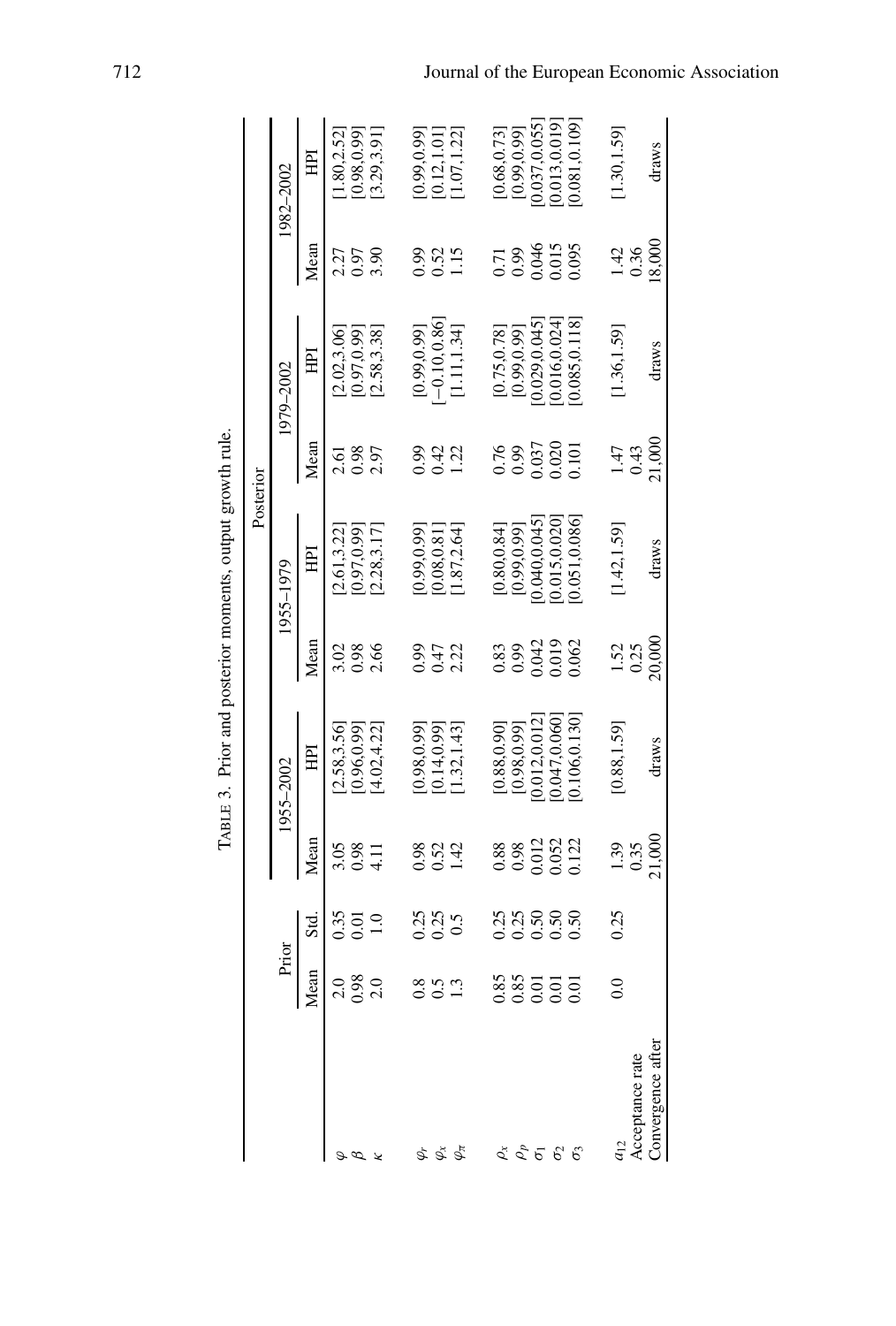| ļ                       |
|-------------------------|
| ı<br>ł                  |
| C. STORY<br>Ì<br>۱<br>ļ |
| ֚֬                      |

|                   |                    |                         |                       | TABLE 4. Prior and posterior moments, forward rule |                                             |                        |                  |                                  |                     |                              |
|-------------------|--------------------|-------------------------|-----------------------|----------------------------------------------------|---------------------------------------------|------------------------|------------------|----------------------------------|---------------------|------------------------------|
|                   |                    |                         |                       |                                                    |                                             | Posterior              |                  |                                  |                     |                              |
|                   | Prior              |                         |                       | 1955-2002                                          |                                             | 1955–1979              |                  | 1979-2002                        |                     | 1982-2002                    |
|                   | Mean               | Std.                    | Mean                  | Ē                                                  | Mean                                        | 囯                      | Mean             | Ē                                | Mean                | 巨                            |
|                   | 2.0                | 0.35                    | 2.56                  | 1.81,2.90                                          | 2.36                                        | 2.61.3.22              | 2.71             | 2.63,2.93                        | 2.05                | 1.62,2.74                    |
|                   | 0.98               | $\Xi$<br>$\overline{0}$ | 0.98<br>3.27          | 0.97,0.98<br>2.79,3.67]                            | 2.93<br>0.97                                | 0.97,0.99<br>2.28,3.17 | 0.98<br>5.97     | 3.88,4.22]<br>0.98,0.98          | $0.98$<br>3.48      | [0.97, 0.99]<br>[3.18, 3.66] |
|                   |                    |                         | 0.98                  | 0.98,0.99                                          | 0.99                                        | 0.99,0.99              | 0.99             | [66.0, 66.0]                     | 0.99                | [0.99, 0.99]                 |
| 5 5 5<br>9 5 7    |                    | 335                     | 0.21                  | [0.06, 0.28]                                       | $-0.01$                                     | 0.08,0.81              | 0.32             | (0.29, 0.39)                     | $-0.01$             | $[-0.02, 0.00]$              |
|                   |                    |                         | 1.34                  | 1.00, 1.46                                         | 1.02                                        | 1.00, 1.05             | 1.69             | 1.65,1.72]                       | 1.52                | [1.24, 1.76]                 |
| $\rho_{\rm x}$    | 0.85               | 25                      | $0.93$<br>0.99        | [0.93, 0.95]                                       | 0.95                                        | [0.94, 0.95]           | 0.91             | [0.90, 0.91]                     | $\frac{0.91}{0.98}$ | [0.89, 0.92]                 |
|                   | 0.85               |                         |                       | [0.99, 0.99]                                       | 0.99                                        | [0.99, 0.99]           | 0.96             | [0.96, 0.97]                     |                     | [0.98, 0.98]                 |
| $\rho_p^P$        | 0.01               | 0.50                    | 0.027                 | 0.020,0.032                                        | 0.012                                       | 0.012,0.013            | 0.027            | 0.022,0.030                      | 0.012               | 0.012,0.014                  |
|                   | $\overline{0}$     | 0.50                    | 0.28                  | 0.018,0.052                                        | 0.061                                       | 0.063,0.063            |                  | 0.128,0.193                      | 0.066               | 0.049,0.068]                 |
|                   | $\overline{0}$ .   | 0.50                    | 0.015                 | 0.012, 0.015                                       | 0.026                                       | 0.024,0.031            | 0.046            | 0.041,0.055]                     |                     | 0.032,0.043                  |
| $a_{12}$          | $_{\odot}^{\rm O}$ |                         |                       | $-1.59, -0.66$                                     |                                             | $-0.37, 0.03$          |                  |                                  |                     | [0.02, 0.07]                 |
|                   |                    | 0.25<br>0.25            | $-1.05$<br>1.25       |                                                    | $\begin{array}{c} 0.13 \\ 0.13 \end{array}$ |                        |                  | $[0.03, 0.07]$<br>$[0.10, 0.13]$ |                     |                              |
| $q_{13}$          | $\overline{0}$     |                         |                       | [0.79, 1.46]                                       |                                             | [0.25, 0.35]           | $0.13$<br>$0.30$ |                                  | $0.10$<br>$0.43$    | [0.10, 0.14]                 |
| Acceptance rate   |                    |                         |                       |                                                    | 0.25                                        |                        |                  |                                  |                     |                              |
| Convergence after |                    |                         | $\frac{0.50}{22,000}$ | draws                                              | 21,000                                      | draws                  | 19,000           | draws                            | 19,000              | draws                        |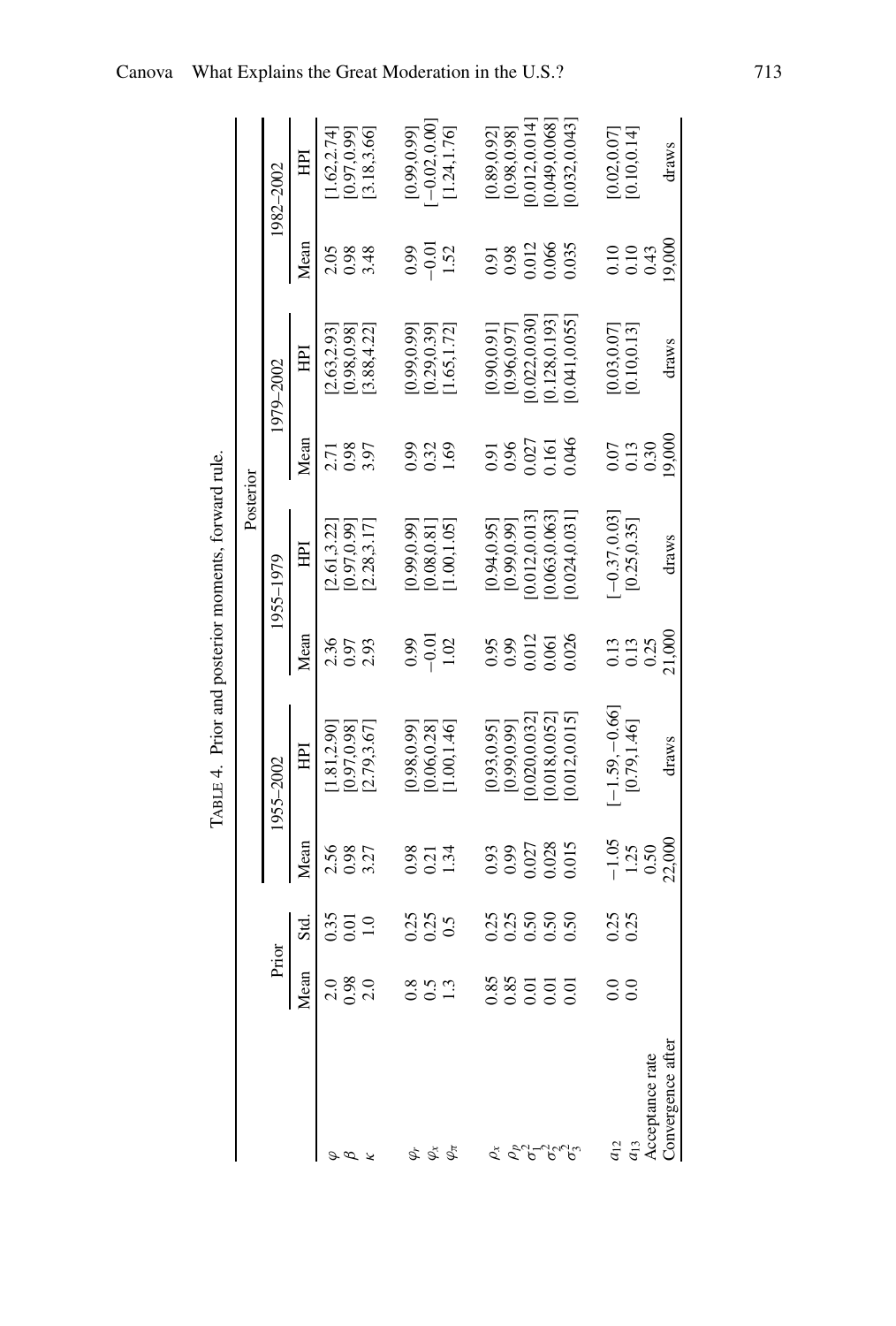A specification with a forward rule appears to be better in matching inflation variability than the original one but worse in matching output variability (see Table 2). Moreover, although the forward specification can reproduce the fall in the variances of the two variables in the last two subsamples, the fall in inflation in the 1982–2002 sample is small relative to the one actually observed in the data.

Overall, these alternative policy rules produce results that are qualitatively similar to those obtained in the baseline case as far as trends in crucial parameter estimates are concerned. However, they seem to face more important problems in matching either the level or the decline in the volatility of output and inflation over the subsamples.

## **4. A Comparison with the Literature**

Our findings may seem puzzling relative to what it is currently available in the literature, except perhaps for Gordon (2005). It is therefore worthwhile to discuss how our results are different and what can account for these differences.

To start with, we would like to point out three facts. First, our structural estimation does find an increase in the inflation coefficient of the policy rule when moving from a sample including the 1970s to a sample that excludes those years. What we show is that the variations are not statistically large relative to variations in other parameters. Second, time variations in parameters other than the policy ones are often detected when the model is estimated using system-wide methods (see, e.g., Ireland 2001; Boivin and Giannoni 2006), but they are left undiscussed. Third, direct structural estimation typically leads to conclusions that are different from those obtained by estimating structural VARs with or without time-varying coefficients; the former finds changes mainly in the parameters of the model, the latter mainly in the covariance matrix of shocks. In some cases this occurs because variations in the standard deviations of the shocks cannot be identified with the chosen objective function (see, e.g., Boivin and Giannoni 2006); in other cases, because specification choices impose a particular structure on the estimated structural shocks. Our findings, which are obtained conditioning on a model, are consistent with the VAR evidence.

In contrast to Clarida, Galí, and Gertler (2000), who use single-equation structural estimation, we take a system-wide estimation approach and use Bayesian rather than classical techniques. Although the second difference may be of minor importance because the priors are sufficiently noninformative over the ranges we choose, the first one is important. Single-equation methods may produce a distorted view of the structural relationships when important endogeneities are present (see also Lubik and Schorfheide 2004). In addition, they neither take system-wide relationships into account, nor do they use the cross-equation restrictions present in the model. Hence, single-equation methods are inefficient.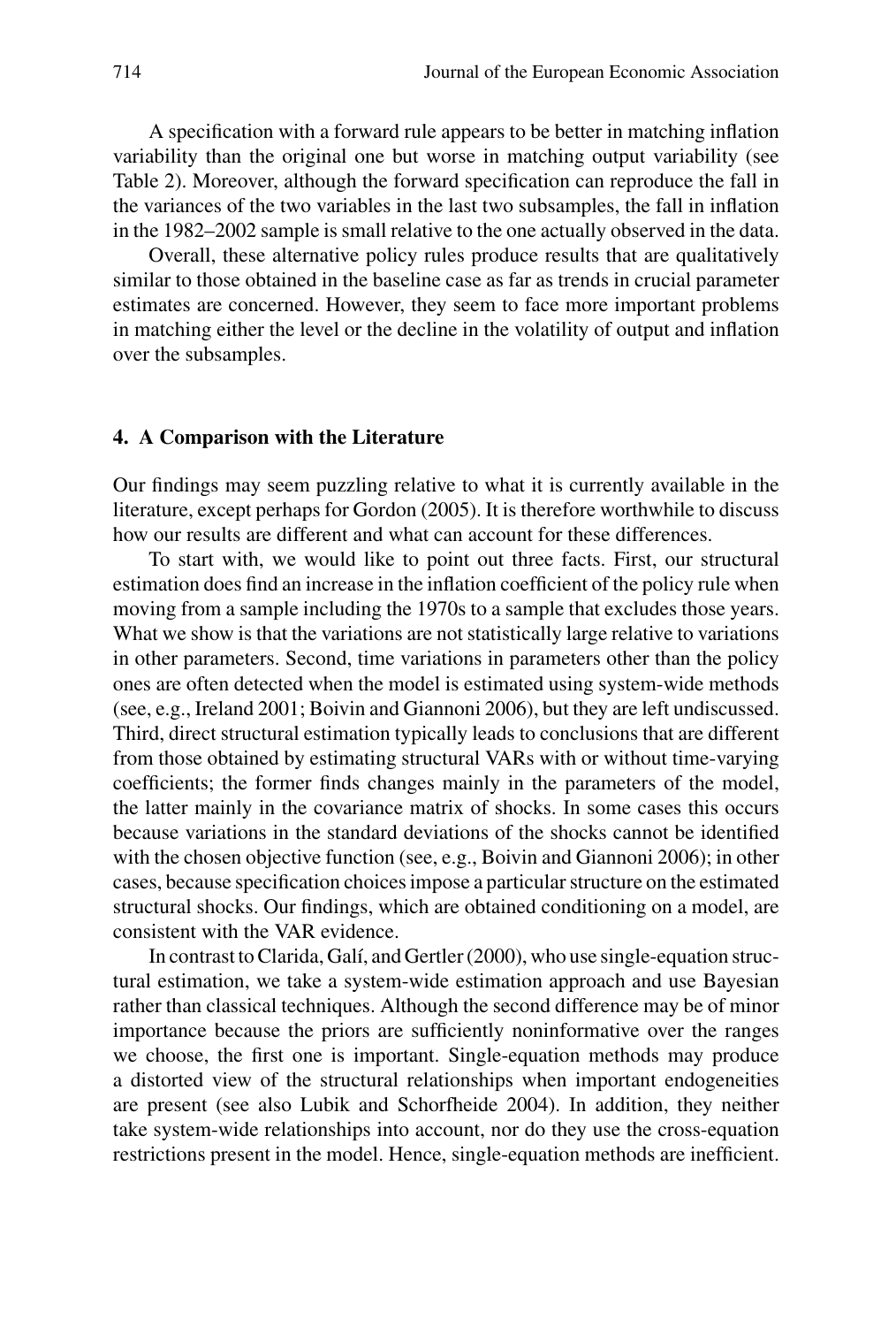In comparison with Boivin and Giannoni (2006), who use a minimum distance estimator to obtain parameter estimates, our approach has the advantage of enabling a better identification of the structural relationships. Canova and Sala (2006) have shown that minimum distance estimators, when used to derive the parameters of a New Keynesian model from responses to monetary shocks, face severe identification problems: The objective function is very flat and ridges are present. This means that variations in the coefficients identified by this procedure could be points of equivalent height on this surface or could represent variations linked to variations in the other parameters. On the contrary, the likelihood function of the system is much more peaked and displays relationships among the parameters that are more easily disentangled (see also Linde 2005). Two additional reasons may explain the different findings.

First, Boivin and Giannoni (2006) adjust the estimated specification in order to achieve the best possible fit—endowing the theoretical model with ad hoc exogenous frictions and searching among the (forward) specifications of the policy rule for the one that best fit the interest rate data—whereas we take a textbook specification and do no preliminary data mining exercises. Table 4 shows that it is possible to roughly reproduce the pattern of point estimates they obtain with a one-period forward-looking rule and no ad-hoc frictions. However, Boivin and Giannoni neglect the fact that pretesting downsizes the standard errors of their estimates. Thus, changes that are a posteriori insignificant may look artificially significant. Second, the counterfactual exercises of Boivin and Giannoni are subject to the Lucas critique—agents behave as if there will never be a structural break and then when the break occurs, they learn immediately that there will never be a break in the future—the exercises we conduct in Section 5 are largely free of these problems. As a matter of fact, the majority of the counterfactual exercises performed in the literature suffer from various types of inconsistencies that make results uninterpretable. For example, the practice of switching coefficients and variances across samples does not take into account the correlation structure of estimates and the fact that the parameters/variances estimates obtained in a sample may be in the tails of the estimated distribution of parameters/variances estimates in another sample.

With regard to Lubik and Schorfheide (2004), who also employ systemwide methods and Bayesian estimation on a model similar to ours, two important differences should be mentioned. First, the policy rule they estimate uses output growth. As shown in Table 2, this choice has some consequences for the results but does not change the main features of the conclusions. The second difference is that they allow for indeterminacy (and sunspots) in the estimation, whereas we don't. Consequently, our work is a complement to, rather than a substitute for, theirs.

Finally, several papers have estimated structural VARs with or without time variations in the coefficients (see, e.g., Cogley and Sargent 2001, 2005; Canova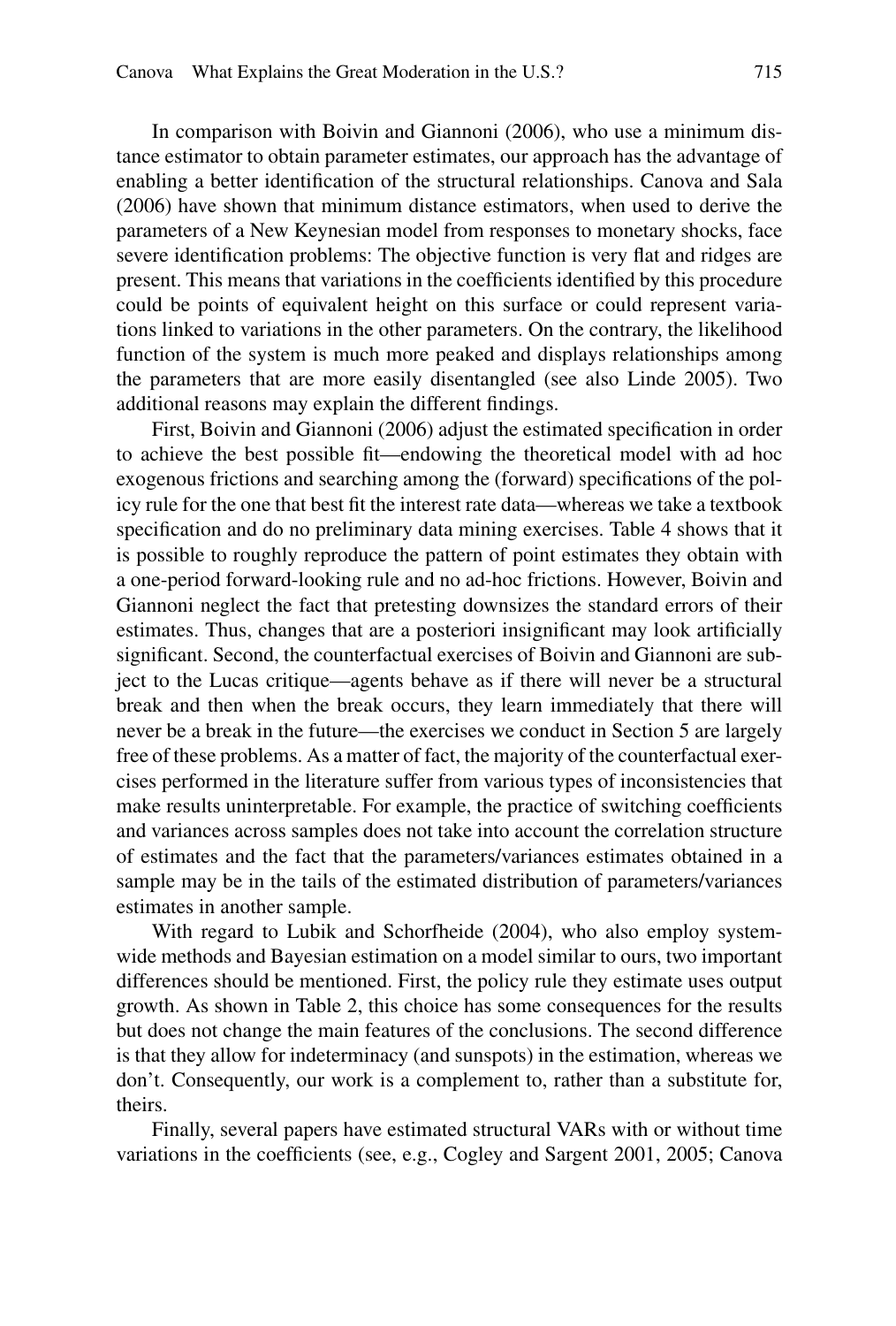and Gambetti 2007a; Sims and Zha 2006). Although most are concerned with estimates of the policy rules and of the monetary policy shock, some papers have tried to estimate sources of variations in systems that have similarities to the model in Section 2 (see, e.g., Gambetti, Pappa, and Canova 2008). Our results help explain some of their findings. For example, the large impact that supply shocks have in explaining the time profile of the volatility and persistence of output is consistent with the time profile of the estimates of the coefficient of relative risk aversion in the log-linearized Euler equation. Moreover, the fall in the standard deviation of the supply shocks over time that they find is due, in part, to the change in the Phillips curve trade-off *κ*.

# **5. What Change Explains the Great Moderation?**

The analysis so far has documented the presence of generalized parameter instabilities over the samples under consideration and has shown that variations in only certain parameters are statistically significant. In this section we ask which of these changes contributes most to the changes in the variance of output and inflation documented in Figure 1. In particular, suppose we repeat estimation over the 1983–2002 subsample while fixing some parameters at their 1955–1974 posterior mean estimates. Would the fit of the model change? Would the model reproduce the fall in the volatility of output and inflation observed in the sample?

When examining which feature of the model is responsible for the Great Moderation, one typically performs counterfactual exercises in which parameters for different subsamples are switched and interesting statistics are recomputed under these alternative parameter values. As we have mentioned, although prevalent in the literature (see, e.g., Stock and Watson 2002; Boivin and Giannoni 2006), these exercises cannot credibly answer the question that concerns us. Our approach, which allows unrestricted parameters to be readjusted in the estimation, can provide a more reasonable scenario for evaluating the economic consequences of parameter changes.

Table 5 reports estimates of the variance of the output gap and inflation obtained in the unrestricted specification and in three restricted specifications for which the parameters describing the private sector behavior  $(\varphi, \kappa)$ , the policy rule  $(\varphi_x, \varphi_y, \varphi_\pi)$ , and the standard deviations of the shocks  $(\sigma_1, \sigma_2, \sigma_3)$  are in turn constrained to have a prior mean equal to the posterior mean of the 1955– 1974 subsample and a small variance (0.0001). Table 5 also reports the posterior probability of each model and the risk of matching the variance of output and inflation of the unrestricted model with each restricted specification.

Posterior probabilities are computed using the prior probability of each restricted specification (set to one-third) and their marginal likelihood. The marginal likelihood is a synthetic measure of fit that is comparable to  $\bar{R}^2$  in linear models: A higher marginal likelihood obtains if a model fits the data better,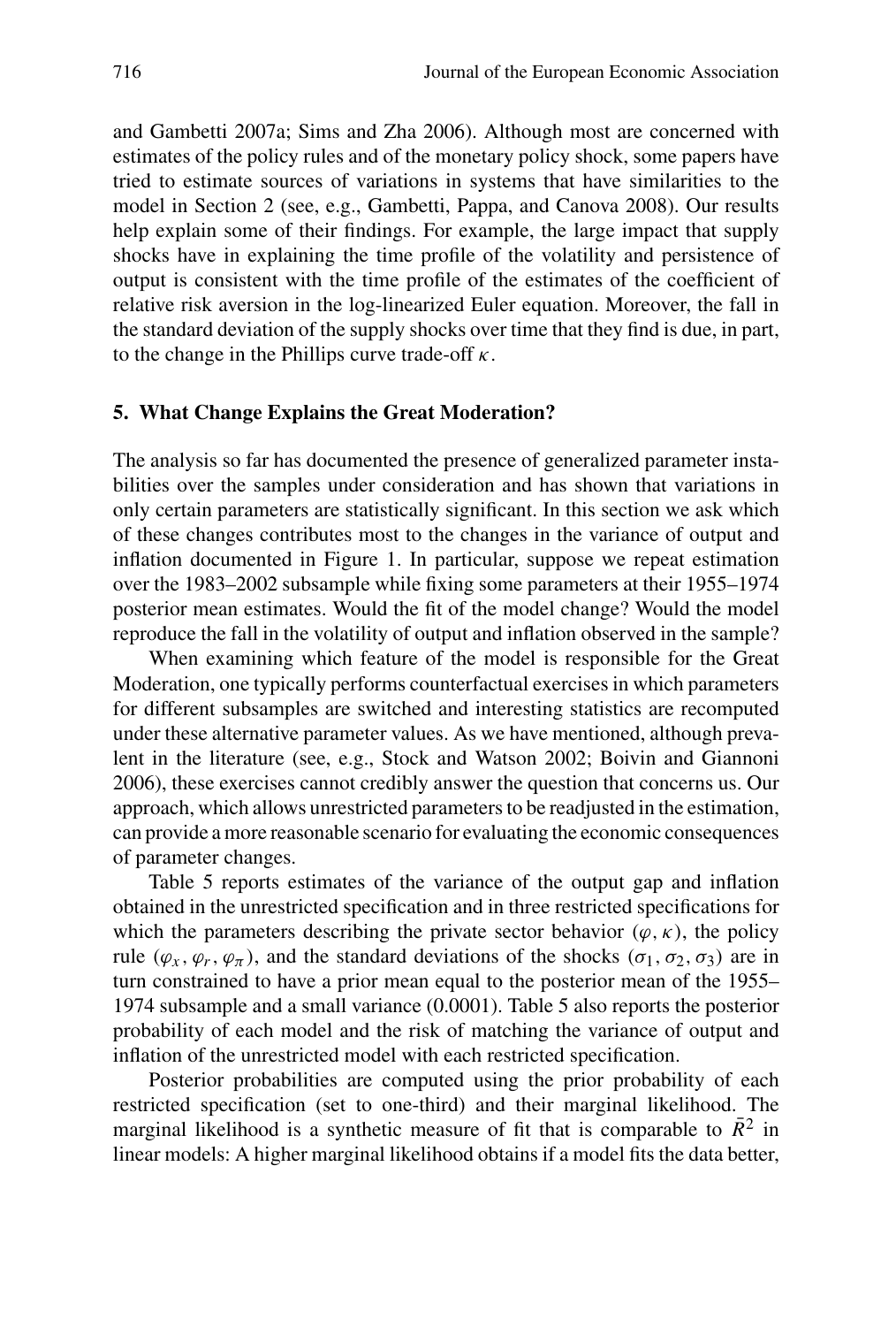|                     | Unrestricted | Restricting $\varphi$ , $\kappa$ | Restricting $\psi_x$ , $\psi_r \varphi_{\pi}$ | Restricting $\sigma_i^2$ |
|---------------------|--------------|----------------------------------|-----------------------------------------------|--------------------------|
| $\text{Var}^d(y)$   | 1.38         |                                  |                                               |                          |
| $\text{Var}^d(\pi)$ | 1.06         |                                  |                                               |                          |
| Var(y)              | 0.80         | 0.05                             | 2.98                                          | 4.57                     |
| $\text{Var}(\pi)$   | 16.39        | 1.27                             | 47.04                                         | 14.97                    |
| Posterior           |              |                                  |                                               |                          |
| Probability         |              | 0.999                            | $3.0e-23$                                     | 2.7e-82                  |
| Risk                |              | 21.19                            | $2.0e-21$                                     | 1.2e-81                  |

Table 5. Posterior moments, probabilities and risk. Restricted and unrestricted specifications, 1983–2002 sample.

given a common prior, or if the prior of one model is closer to the likelihood, given a common likelihood. Because the experiments we conduct involve changing both the likelihood and the prior of the parameters, the marginal likelihood is altered through both channels. We compute marginal likelihoods using a modified harmonic mean estimator and 10 chains of parameter draws (see, e.g., Geweke 1998).

The risk measure is computed by comparing the volatilities of output and inflation produced by each restricted specification to the ones of the unrestricted specification under an absolute loss function, equally weighting the two volatilities by the posterior probability of each restricted specification. This type of measure, popularized in Schorfheide (2000), is useful for comparing models that are likely to be misspecified and thus may have very low posterior probability. We also computed a risk measure using two alternative loss functions: a quadratic loss function and a loss that asymmetrically weights only positive deviations from the volatilities of the basic specification. The results we present are robust with respect to these choices. To interpret the risk measure, observe that if time variations in one set of parameters are relatively unimportant (important), then the posterior probability of the restricted specification will be high (low) and the risk relatively high (low).

Table 5 indicates that variations in the parameters of the private sector induce changes that are opposite to those we are hoping for. In fact, had we kept them fixed at the posterior mean value estimated over the 1955–1974 sample, then the fall in the variance of output and inflation implied by the model would have been much larger than in the unrestricted case. As a result, changes in  $\varphi$  and  $\kappa$  cannot be the drivers of the Great Moderation. Restricting the parameters of the policy rule to their 1955–1974 posterior mean values implies that the variability of output and inflation would have counterfactually increased rather than decreased over the 1982–2002 sample. Hence, the Great Moderation would not have occurred if policy parameters were invariant over the sample. Finally, restrictions on the volatility of the shocks have minor effects on the variance of inflation but considerable effects on the variance of output. Thus, the fall in the variances of output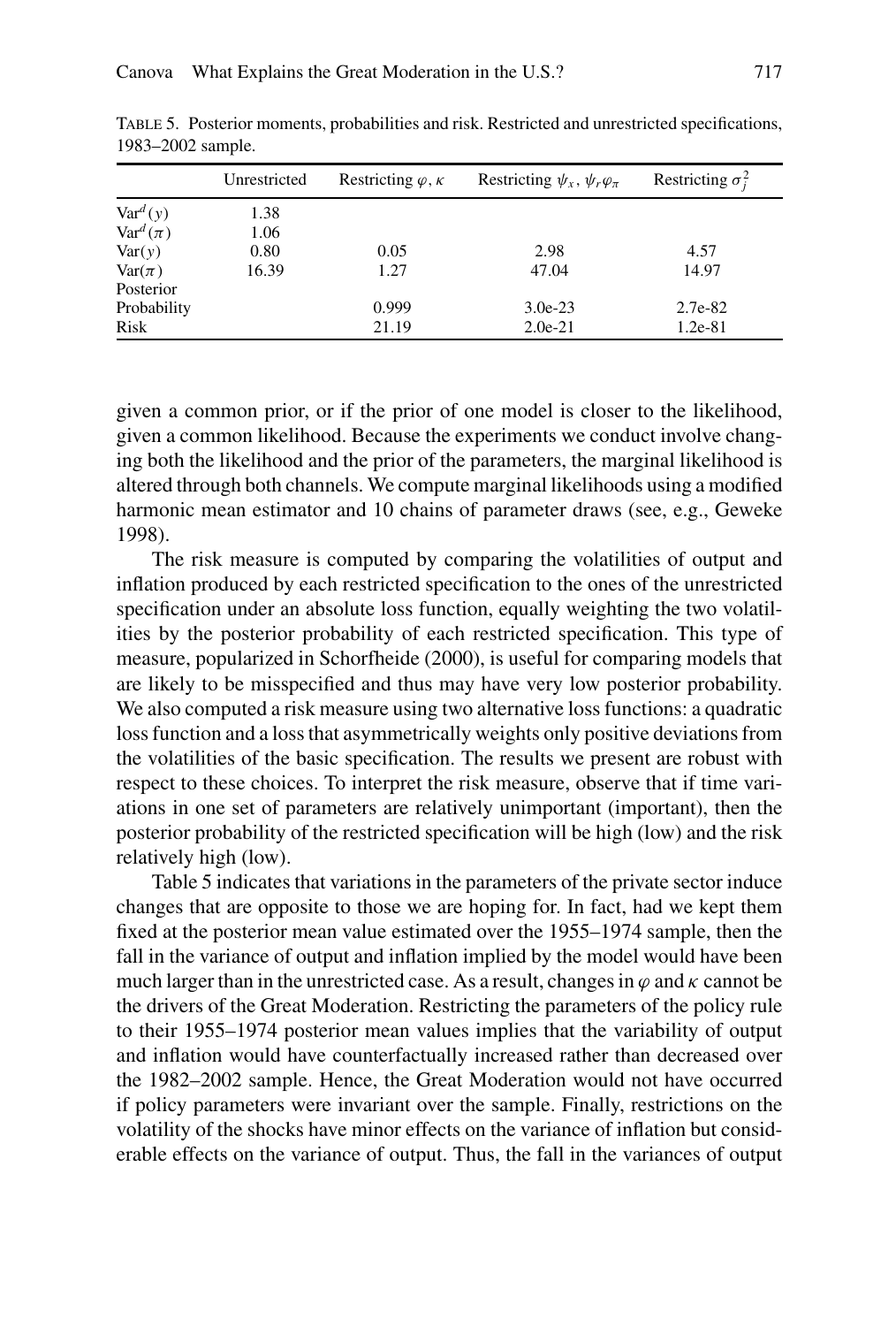and inflation may have distinct causes. Output volatility declines owing to a combination of causes, of which the most important is the fall in the standard deviation of the shocks. The fall in the variance of inflation, on the other hand, appears to be largely due to changes in the parameters of the policy rule.

How can one explain the extreme posterior probabilities of Table 5? To start with, one should observe that Euler equation shocks are those with the lowest variability in all the samples. Therefore, given a shock of this type, changing the coefficient of relative risk aversion produces only small changes in the volatility of the output gap and, given the changes in the Phillips curve trade-off, this implies small variations in the volatility of inflation. In contrast, small variations in the coefficients of the policy rule imply considerably different covariance matrices of the shocks and therefore large effects on the volatility of output and inflation. Finally, fixing the standard deviation of the shocks forces the parameters of the policy rule to change dramatically (for example, the output coefficient rises from 0.11 in the unrestricted specification to 0.99 when we fix the standard deviation of the shocks), and this has important consequences for the volatility of output produced by the model.

In sum: Changes in the parameters of the policy rule and the variability of the shocks are crucial to understanding the Great Moderation; relatively speaking, posterior probabilities and risk measures suggest that time variations in the standard deviation of the shocks are the most important cause of the observed variations.

The results of this section should be seen as a warning against taking the results of statistical estimation at face value. Variations that are statistically large may produce only small economic consequences and small statistical variations like those experienced in the parameters of the policy rule may generate significant economic implications because of their effects on the covariance structure of the shocks.

# **6. Conclusions**

This paper recursively estimates a conventional small-scale DSGE model using U.S. post-WWII data and Bayesian techniques. The model belongs to the class of New-Keynesian structures that have been extensively used in the current literature for welfare and policy analyses. Bayesian techniques are preferable to standard likelihood methods or to indirect inference (impulse response matching) exercises, especially for models like the one we consider, which are clearly false and misspecified. We show that the model and the methodology are useful tools for understanding the nature of the changes responsible for the Great Moderation episode.

We estimate the model a number of times, using a different starting date but keeping the window size fixed, and analyze the role of changes in the private sector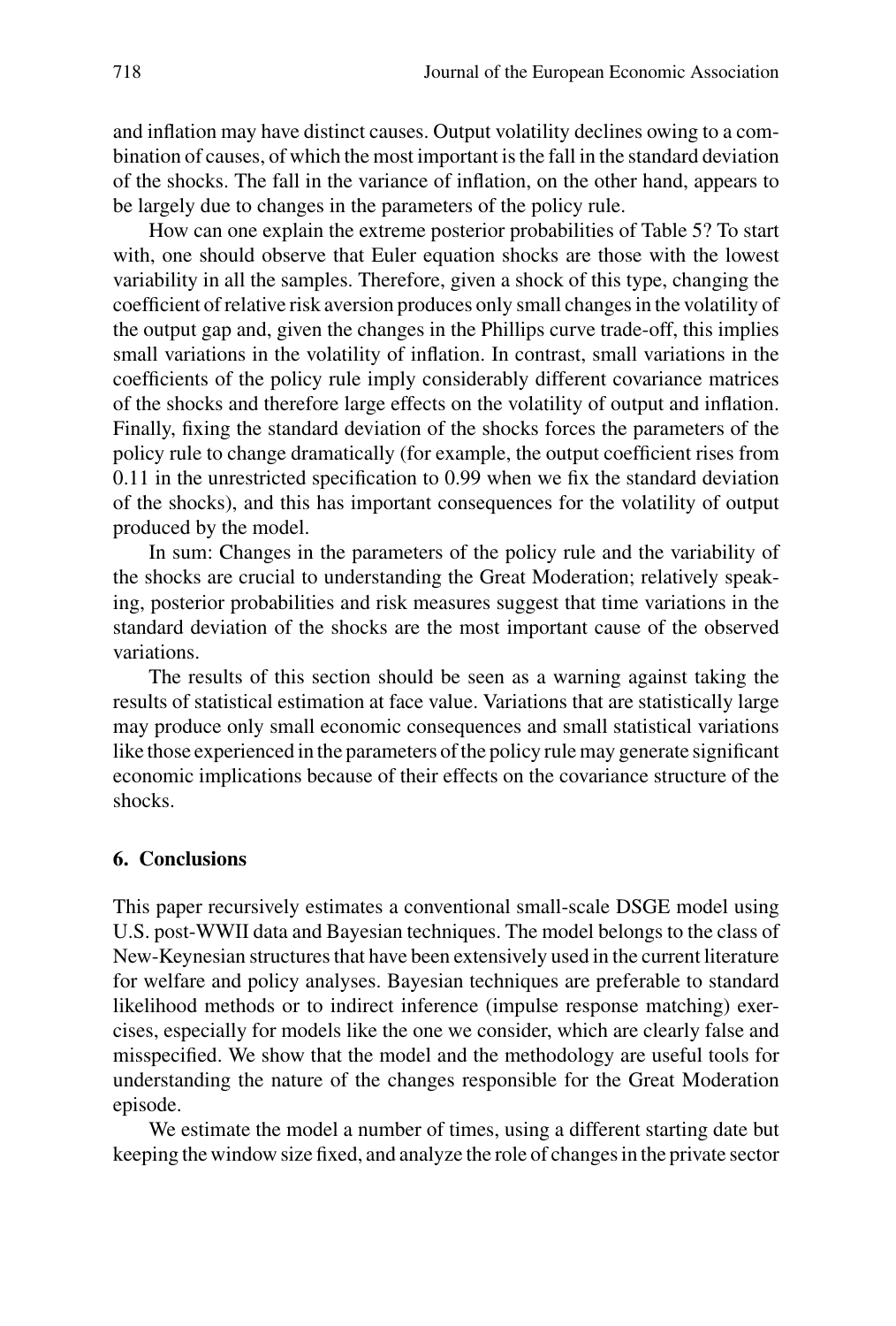parameters, in the coefficients of the policy rule, and in the covariance structure of the shocks. We find that changes over time in the parameters of the private sector are the largest and the most significant: They tend to make the output gap more elastic in response to changes in the real rate and to make inflation more reactive to marginal costs. Changes in the covariance structure of the shocks are also considerable, whereas changes in the coefficients of the policy rule are small and a posteriori insignificant.

Nevertheless, when we analyze which of these changes explain best the Great Moderation episode, we find that the changes in the parameters of the private sector alone cannot generate the observed fall in the variance of output and inflation whereas changes in the parameters of the policy rule and the covariance of the shocks can. We also show that the fall in variances of output and inflation appear to have different causes, suggesting that the quest for one common explanation to both facts is probably misplaced.

These results stand midway relative to those in the literature. As in the structural VAR analyses (Primiceri 2005; Sims and Zha 2006; Canova and Gambetti 2007a), we find evidence that the shocks hitting the economy have considerably changed over time. Also, consistent with the analyses of McConnell and Perez Quiroz (2000), Gordon (2005), and Campbell and Hercowitz (2006), we detect statistical changes in the parameters of the private sector but these changes do little to explain the Great Moderation. Finally, although policy parameters change little, they seem to matter quite a lot.

Our work has a number of limitations which we would like to spell out in detail. As we have mentioned, our analysis imposes the restriction that only a determinate equilibrium is present within each sample. This is relatively common in the literature (see, e.g., Rabanal and Rubio Ramirez 2005; or Fernandez Villaverde and Rubio Ramirez 2007) and, for the rolling analysis we perform, the restriction is probably less important than one would initially think. An obvious extension of what we have done here would be to allow for indeterminacies in every subsample and then to check whether rolling analysis would confirm or disprove our conclusions.

Second, although our estimation approach is convenient, it imposes a form of irrationality on agents' behavior. In fact, the analysis implicitly assumes that agents have rational expectations within each sample where estimation is conducted but not over the entire sample: Agents never take into account that changes in the structural parameters may occur. In order to fully take this into account, one would need to employ the techniques recently developed by Fernandez Villaverde and Rubio Ramirez (2007), which use higher-order approximations to agents' decision rules and more complicated Monte Carlo techniques. This option, however, requires considerable computational time even in a model with only three equations.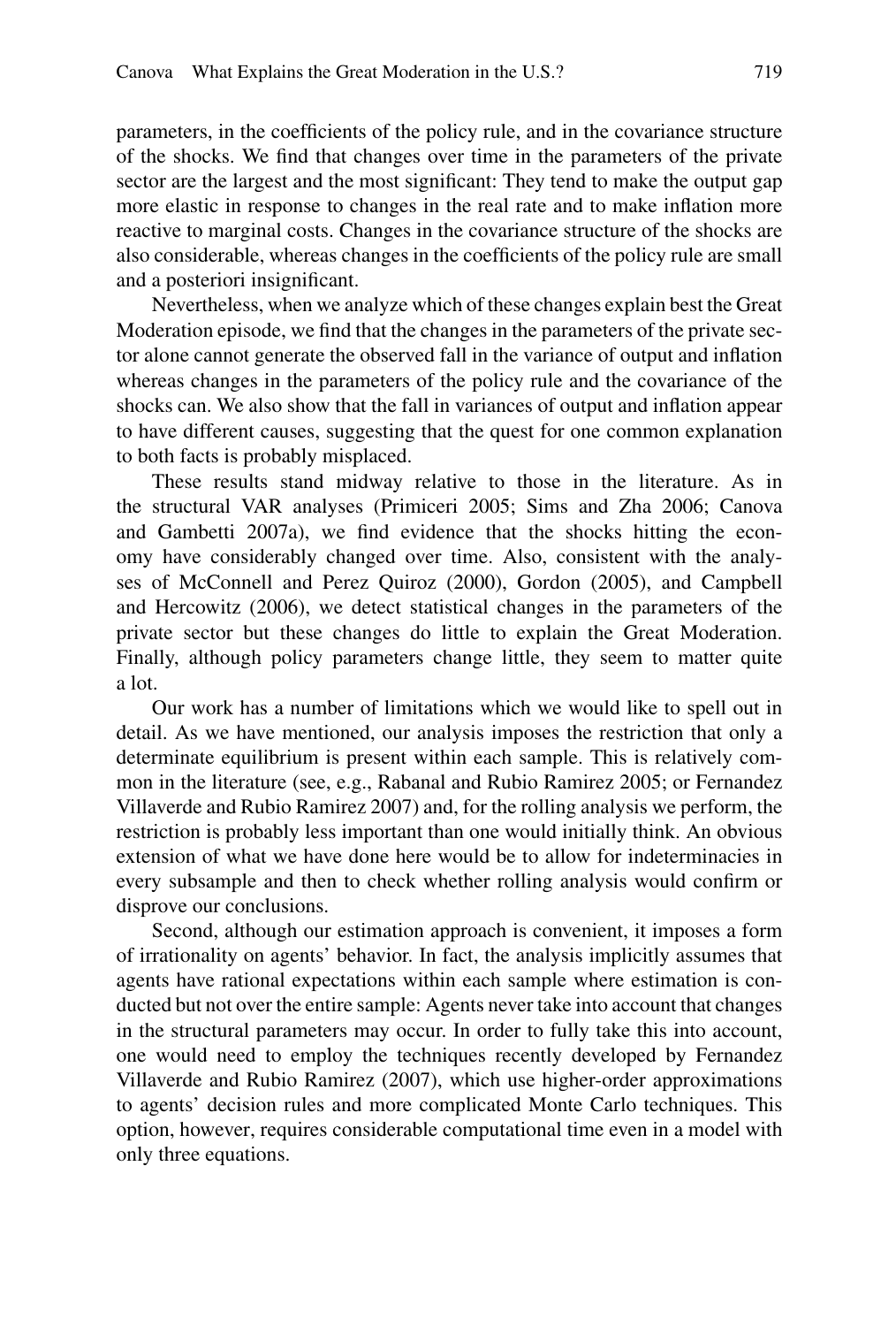Third, as we have argued in the Introduction, the model is taken "off-theshelf" and is not optimized to fit the data in any sense. Hence, there is always the possibility that results are driven by misspecification, omitted variables, or shocks. To fully understand the sources of the Great Moderation, one should probably employ a larger-scale model that fits the data better than the simple specification we consider. Such an extension is relatively straightforward to undertake but again would require considerable computational time.

Finally, although it is common to look at the U.S. and only at output and inflation, there are obvious reasons to ask whether other variables display similar behavior and whether common explanations for the international patterns documented (e.g., in Stock and Watson 2002 or Canova et al. 2007), could be found. A cross-country perspective would be fundamental to understanding the source of variations because we know quite a bit about policy changes and the dates at which they occurred in countries other than the United States. We leave all these issues for future research.

## **References**

- An, Sungbae, and Frank Schorfheide (2007). "Bayesian Analysis of DSGE Models." *Econometrics Reviews*, 26, 113–172.
- Arias, Andres, Gary Hansen, and Lee Ohanian (2006). "Why Have Business Cycle Fluctuations Become Less Volatile?" NBER Working Paper No. 12079.
- Bernanke, Ben, and Ian Mihov (1998). "Measuring Monetary Policy." *The Quarterly Journal of Economics*, 113, 869–902.
- Blanchard, Olivier, and John Simon (2000). "The Long and Large Decline in U.S. Output Volatility." *Brookings Papers on Economic Activity*, 1, 135–147.
- Boivin, Jean, and Marc Giannoni (2006). "Has Monetary Policy Become Less Powerful?" *Review of Economics and Statistics*, 88(3), 445–462.
- Campbell, Jeffrey, and Zvi Hercowitz (2006). "The Role of Collateralized Household Debt In Macroeconomic Stabilization." Working paper, Federal Reserve Bank of Chicago.
- Canova, Fabio, and Luca Gambetti (2007a). "Structural Changes in US Economy: Is There a Role for Monetary Policy?" *Journal of Economic Dynamics and Control*, 33, 477–490.
- Canova, Fabio, and Luca Gambetti (2007). "Do Inflation Expectations Matter? The Great Moderation Revised." Available at *<*www.econ.upf.edu/crei/people/canova*>*.
- Canova, Fabio, and Luca Sala (2006). "Back to Square One: Identification Issues in DSGE Models." Available at *<*www.econ.upf.edu/crei/people/canova*>*.
- Clarida, Richard, Jordi Galí, and Mark Gertler (1999). "The Science of Monetary Policy: A New-Keynesian Perspective." *Journal of Economic Literature*, 37, 1661–1707.
- Clarida, Richard, Jordi Galí, and Mark Gertler (2000). "Monetary Policy Rule and Macroeconomic Stability: Evidence and Some Theory." *Quarterly Journal of Economics*, CXV, 147–180.
- Cogley, Timothy, and Thomas Sargent (2001). "Evolving Post-World War II U.S. Inflation Dynamics." *NBER Macroeconomic Annual*, 16, 331–373.
- Cogley, Timothy, and Thomas Sargent (2005). "Drifts and Volatilities: Monetary Policies and Outcomes in the Post WWII U.S." *Review of Economic Dynamics*, 8, 262–302.
- Fernandez Villaverde, Jesus, and Juan Rubio Ramirez (2007). "How Structural are Structural Parameters?" forthcoming, *NBER Macroeconomic Annual*.